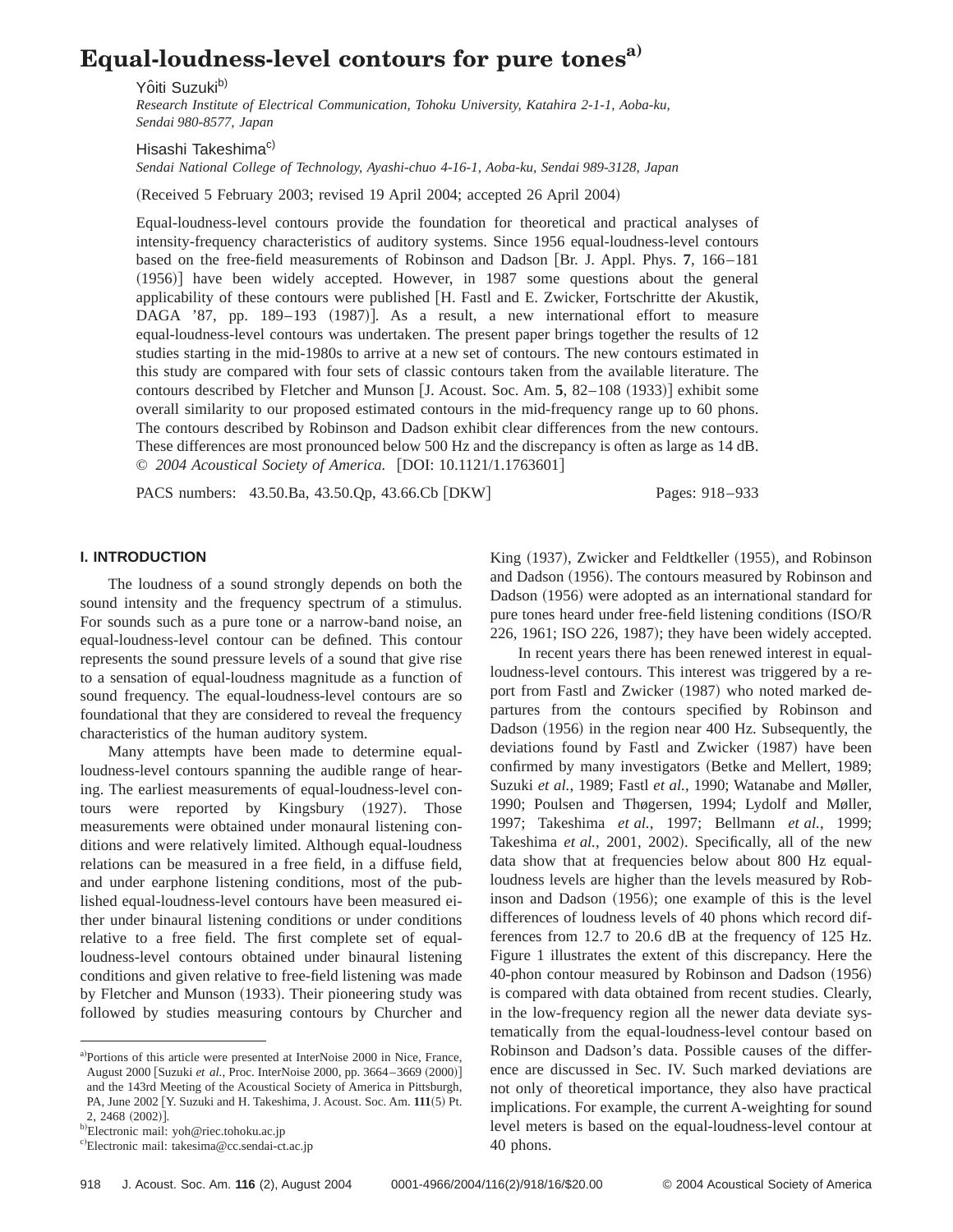

FIG. 1. Equal-loudness-level contour of 40 phons for pure tones. The solid lines represent the contour measured by Robinson and Dadson (1956), which were adapted as an international standard, ISO R/226 (1961) and ISO 226 (1987). Symbols show the experimental data collected since 1983.

Given the marked and consistent deviations obtained by the newer data, an attempt has been made to establish a new set of equal-loudness-level contours. Section II of this paper provides a brief review of equal-loudness relations measured for pure tones. Data from this overview are analyzed and evaluated to help establish new equal-loudness-level contours. The results are compared with those reported in four classic studies (Fletcher and Munson, 1933; Churcher and King, 1937; Zwicker and Feldtkeller, 1955; Robinson and Dadson, 1956). In Sec. III a new set of equal-loudness-level contours that span a wide range of frequencies and levels is introduced. A loudness function that provides a good account of the data (Takeshima *et al.*, 2003) is utilized. In this paper, we focus on contours for pure tones under free-field listening conditions that represent the average judgment of otologically normal persons.

## **II. A BRIEF REVIEW OF STUDIES OF EQUAL-LOUDNESS-LEVEL CONTOURS AND THRESHOLDS OF HEARING**

#### **A. Equal-loudness-level contours**

This section gives an overview of all published studies of equal-loudness-level contours. Our analysis provides a basis for selecting basic data to use for constructing a new set of equal-loudness-level contours. Table I lists 19 studies in chronological order.

Although our aim is to establish new equal-loudnesslevel contours under free-field listening conditions, in several studies equal-loudness levels at low frequencies were measured in a pressure field obtained by using a small room installed with a number of loudspeakers on each of the walls and the ceiling. These loudspeakers are driven in phase so

TABLE I. Studies on the equal-loudness-level contours and their important experimental conditions. FF: free field, PF: pressure field, MA: method of adjustment, CS: method of constant stimuli, RMLSP: randomized maximum likelihood sequential procedure (Takeshima *et al.*, 2001), and CP: category partitioning procedure.

| Year | Researchers         | Listening<br>condition         | No. of<br>subjects (age)    | Method                  | Reference tone<br>frequency (level) | Test tone<br>frequency (Hz) |  |
|------|---------------------|--------------------------------|-----------------------------|-------------------------|-------------------------------------|-----------------------------|--|
| 1927 | Kingsbury           | Earphone                       | 22 (unspecified)            | MA                      | $700$ Hz $(fix)$                    | $60 - 4000$                 |  |
| 1933 | Fletcher-Munson     | Earphone with<br>FF correction | 11 (unspecified)            | CS                      | 1 kHz (variable)                    | $62 - 16000$                |  |
| 1937 | Churcher–King       | FF                             | 10 (unspedified)            | CS                      | $1$ kHz $(fix)$                     | $54 - 9000$                 |  |
| 1955 | Zwicker-Feldtkeller | Earphone with<br>FF equalizer  | 8 (unspecified)             | Modified<br>Békésy      | $1$ kHz $(fix)$                     | $50 - 16000$                |  |
| 1956 | Robinson-Dadson     | FF                             | $90(16-63)$<br>30 (ave. 30) | <b>CS</b>               | $1$ kHz<br>(variable)               | $25 - 15000$                |  |
| 1972 | Whittle et al.      | PF                             | 20 (ave. 20)                | CS                      | higher freq.<br>(fix)               | $3.15 - 50$                 |  |
| 1983 | Kirk                | PF                             | $14(18-25)$                 | <b>RMLSP</b>            | $63$ Hz $(fix)$                     | $2 - 63$                    |  |
| 1984 | Møller-Andresen     | PF                             | $20(18-25)$                 | <b>RMLSP</b>            | $63$ Hz $(fix)$                     | $2 - 63$                    |  |
| 1989 | Betke-Mellert       | FF                             | $13-49$ $(17-25)$           | CS                      | $1$ kHz $(fix)$                     | $50 - 12500$                |  |
| 1989 | Suzuki et al.       | FF                             | $9 - 32(19 - 25)$           | CS                      | $1$ kHz $(fix)$                     | $31.5 - 16000$              |  |
| 1990 | Fastl et al.        | FF                             | $12(21-25)$                 | CS                      | $1$ kHz $(fix)$                     | $100 - 1000$                |  |
| 1990 | Watanabe-Møller     | FF                             | $10-12(18-30)$              | <b>Bracketing</b>       | $1$ kHz $(fix)$                     | $25 - 1000$                 |  |
| 1994 | Müller-Fichtl       | Open<br>headphones             | $8(21-25)$                  | CP                      |                                     | $62.5 - 10000$              |  |
| 1994 | Poulsen-Thøgersen   | FF                             | $29(18-25)$                 | <b>Bracketing</b>       | $1$ kHz $(fix)$                     | $1000 - 16000$              |  |
| 1997 | Lydolf-Møller       | FF                             | $27(19-25)$                 | <b>RMLSP</b>            | $1$ kHz $(fix)$                     | $50 - 1000$                 |  |
|      |                     | PF                             | $27(19-25)$                 | <b>RMLSP</b>            | $100$ Hz $(fix)$                    | $20 - 100$                  |  |
| 1997 | Takeshima et al.    | FF                             | $9 - 30(19 - 25)$           | CS                      | $1$ kHz $(fix)$                     | $31.5 - 12500$              |  |
| 1999 | Bellmann et al.     | FF                             | 12 (unspecified)            | Adaptive<br>$1up-1down$ | $1$ kHz $(fix)$                     | $100 - 1000$                |  |
|      |                     | PF                             | 12 (unspecified)            | Adaptive<br>$1up-1down$ | $100$ Hz $(fix)$                    | $16 - 160$                  |  |
| 2001 | Takeshima et al.    | FF                             | $7 - 32(18 - 25)$           | <b>RMLSP</b>            | $1$ kHz $(fix)$                     | $50 - 16000$                |  |
| 2002 | Takeshima et al.    | FF                             | $21(20-25)$                 | <b>RMLSP</b>            | $1$ kHz $(fix)$                     | $1000 - 12500$              |  |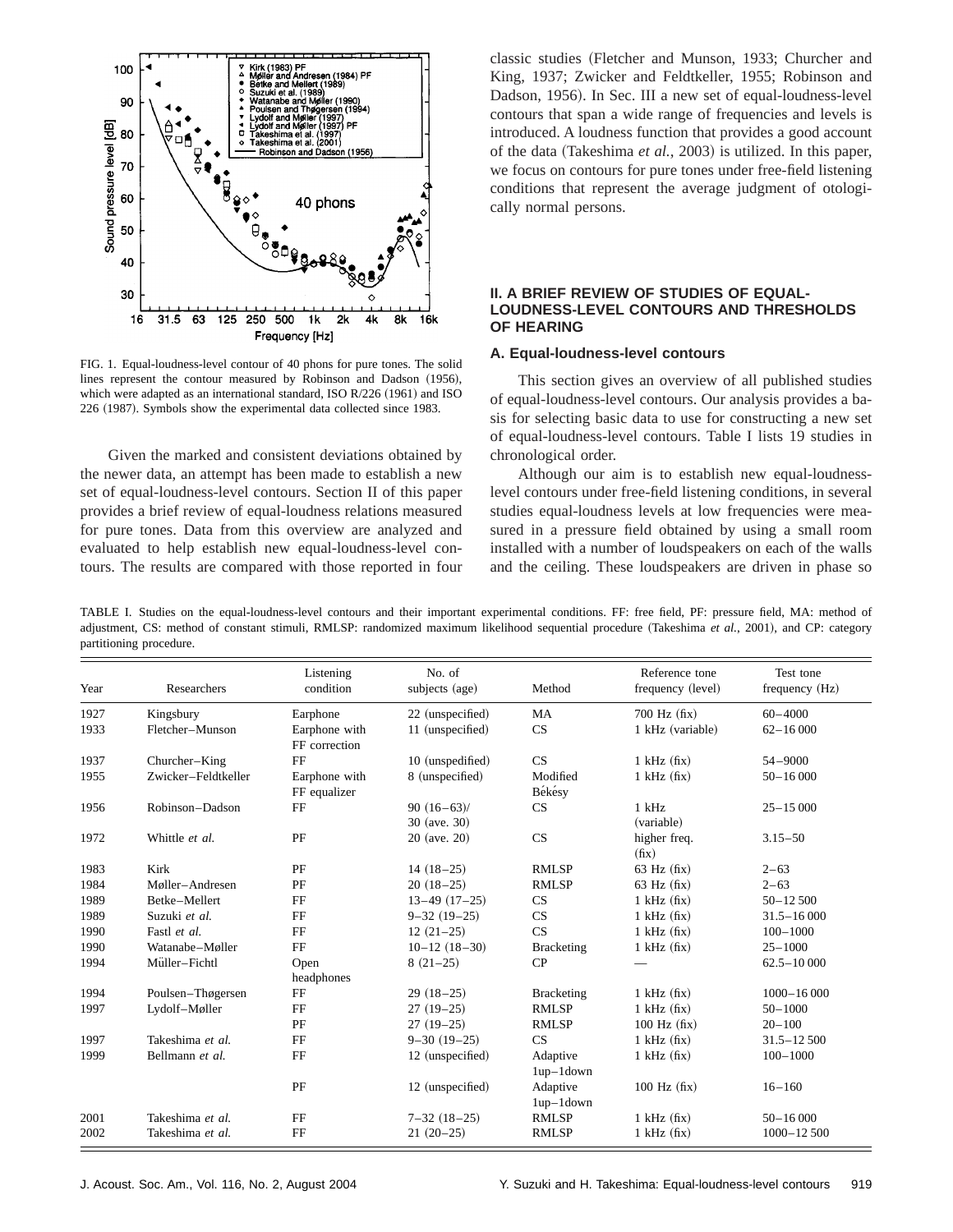that no energy could flow in the room. They are Whittle *et al.* (1972), Kirk (1983), Møller and Andresen (1984), Lydolf and Møller (1997), and Bellmann *et al.* (1999). These studies are also included in Table I because at frequencies lower than a few hundred Hertz equal-loudness levels of pure tones measured in a free field are consistent with those measured in a pressure field (Lydolf and Møller, 1997).

Of the 19 studies listed in Table I, we suggest that three studies (Kingsbury, 1927; Whittle *et al.*, 1972; Müller and Fichtl, 1994) be excluded as candidates for the basic data. Kingsbury (1927) measured equal-loudness levels under monaural listening conditions with a telephone receiver. However, the levels measured were not calibrated relative to the levels in a free field. Although Whittle *et al.* (1972) made their measurements in a pressure field, equal-loudness levels at 3.15, 6.3, 12.5, and 25 Hz were obtained with reference tones set at 6.3, 12.5, 25, and 50 Hz. No comparison was made to a 1-kHz reference tone. As a result of this shortcoming, the equal-loudness levels they measured cannot be expressed directly in phons. Finally, in Müller and Fichtl  $(1994)$  the loudness of the pure tones was based on the category partitioning procedure. In this procedure, loudness was judged by two successive scalings. First, subjects judge loudness by choosing from seven categories ranging from ''nothing heard'' to ''painfully loud.'' Then when a subject chose one of the six categories other than ''nothing heard,'' the same stimulus was presented once more and the subject was asked to judge the loudness on a more finely subdivided scaling which consisted of five steps for the ''painfully loud'' category and ten steps for the other five ''middle'' categories from ranging "very soft" to "very loud." Using this technique, the loudness of a pure tone is recorded as an integer ranging from  $0$  (nothing heard) to 55 (painfully loud). Equalloudness-level contours are based on these categorized loudness-related values. Unfortunately, category-scaling procedures are easily influenced by context effects such as stimulus spacing, frequency of stimulus presentation, stimulus range, and stimulus distribution (Gescheider, 1997). The degree of these context effects cannot be assessed because no paired-comparison data were obtained.

Figure 2 shows the equal-loudness-level data from the studies listed in Table I excluding the results of Kingsbury (1927), Whittle *et al.* (1972), and Müller and Fichtl (1994). Four studies, Fletcher and Munson (1933), Churcher and King (1937), Zwicker and Feldtkeller (1955), and Robinson and Dadson (1956), proposed a complete set of equalloudness-level contours whereas the remaining studies reported only measured equal-loudness levels. Results from the individual studies are given by the symbols; the curves represent the four sets of equal-loudness-level contours. Owing to their importance, these four sets of contours are referred to as *classic* equal-loudness-level contours, whereas the studies published since 1983 are referred to as *recent* experimental data.

In spite of some differences among the results of the various studies, Fig. 2 makes it clear that most of the *recent* data sets exhibit similar trends. By comparison, none of the four sets of *classic* contours coincide acceptably over the whole range of frequencies and levels with the recent data. The four sets of *classic* contours show both similarity and dissimilarity to these data sets. Thus the *recent* data are compared with the *classic* contours more in detail. It is notable that the three sets of *classic* contours apart from that of Robinson and Dadson (1956) agree remarkably well with the *recent* data at 20 phons. Moreover, the agreement between the *recent* data and the *classic* contours of Fletcher and Munson  $(1933)$  is quite good at 60 phons and below; at higher loudness levels the contours of Fletcher and Munson  $(1933)$ become progressively flatter than the *recent* data value. At the 100-phon level the difference at 25 Hz amounts to 30 dB. Between 60 and 90 phons the *classic* contours of Churcher and King  $(1937)$  and Zwicker and Feldtkeller  $(1955)$  also tend to be flatter in the low-frequency region than the *recent* data values. Another conflict between the *recent* data and the *classic* contours of Zwicker and Feldtkeller (1955) is evident at 4 kHz. In this frequency region, the contours of Zwicker and Feldtkeller (1955) are inconsistent with both the *recent* data and the other three *classic* contours. Unlike all the other studies, the contours reported by Zwicker and Feldtkeller  $(1955)$  do not exhibit a dip in the 4-kHz region. Finally, in the low-frequency region below 1 kHz almost all of the *recent* data are located well above the contours proposed by Robinson and Dadson (1956). Moreover, between 20 and 80 phons the differences are often greater than 14 dB. Based on these observations, it is clear that the discrepancies both among the *classic* contours and between the *classic* contours and the *recent* data can be considered non-negligible and systematic. Consequently, we decided to use the *recent* data to estimate a new set of equal-loudness-level contours. We would then be able to critically compare the classic and new equal-loudness levels as contours.

The *recent* data show certain variance among the studies. The most marked discrepancies can be seen in the data by Fastl *et al.* (1990). The deviations are most pronounced at the 30- and 50-phon levels (filled squares). A possible explanation for the deviation between these results and our estimated contours can be found in the results of Gabriel *et al.* (1997) and Takeshima *et al.* (2001). These latter studies showed that when the method of constant stimuli is used a strong range effect may bias the results toward the central level of the variable stimuli. In the study by Fastl *et al.*  $(1990)$  the central levels were set to the equal-loudness-level contours calculated by Zwicker (1958): At 125 Hz the central levels applied by Fastl et al. (1990) were 40.2 dB at 30 phons, 57.6 dB at 50 phons, and 76.5 dB at 70 phons. These levels are considerably lower than the loudness levels in the other *recent* studies. Another data set that requires closer scrutiny is the one obtained from the results of Watanabe and Møller (1990). According to Møller and Lydolf (1996) this data (filled diamonds) may have been biased towards higher sound pressure levels because, in the bracketing procedure used, the initial level was invariably set at 15 to 20 dB above the expected equal-loudness levels reported by Robinson and Dadson (1956). Despite these caveats, the data from the two studies do not show extreme variation from the other *recent* data. We therefore decided to include all of the *recent* data in the determination of a new set of equal-loudness-level contours.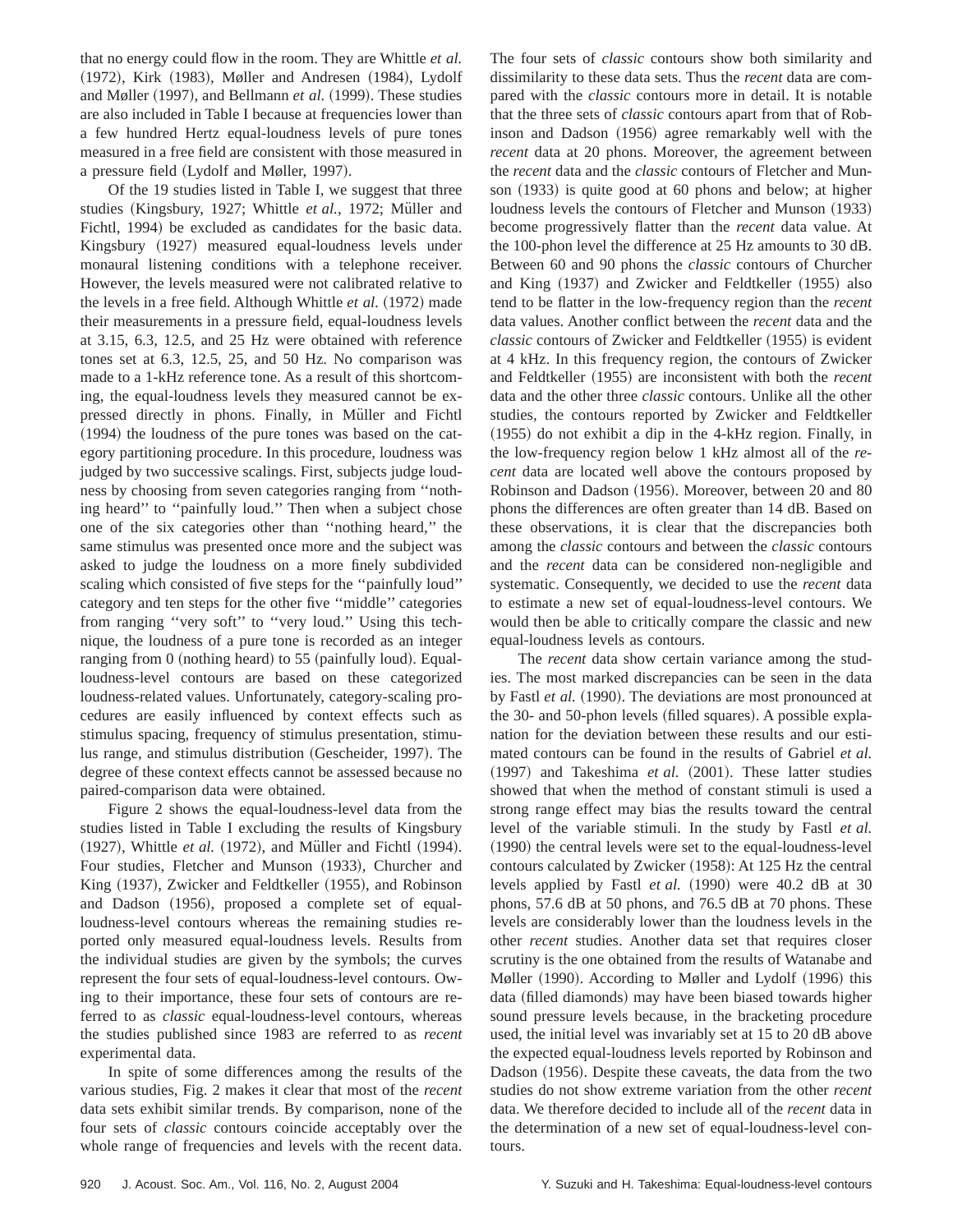

FIG. 2. Equal-loudness-level contours for pure tones. The four lines in each panel represent the contour reported by Fletcher and Munson (1933), by Churcher and King (1937), by Zwicker and Feldtkeller (1955), and by Robinson and Dadson (1956). The symbols are the experimental data of the *recent* studies reported since 1983. In the legend, PF means that the study was carried out under pressure-field listening condition.

## **B. Threshold of hearing**

It is natural to draw a hearing threshold curve as a lower limit of audibility on a figure of equal-loudness-level contours; the threshold of hearing is also useful in estimating the new equal-loudness-level contours described in the following sections. Table II lists studies of the threshold of hearing for pure tones in chronological order. In most of the studies listed in Table II, equal-loudness relations were measured at the same time and are thus also listed in Table I. Studies other than those listed in Table I are Teranishi (1965), Brinkmann (1973), Vorländer (1991), Betke (1991), Takeshima *et al.* (1994), and Poulsen and Han (2000). The data concerning the threshold of hearing from all of the studies listed in Table II are shown in Fig. 3. In the figure, threshold curves reported with the four sets of *classic* equal-loudness-level contours are also drawn. It should be noted, however, that the curve of the threshold of hearing is not always regarded as an equal-loudness-level contour (Fletcher and Munson, 1933; Hellman and Zwislocki, 1968; Buus et al., 1998).

As seen from Fig. 3, the data concerning the threshold of hearing are similar across the recent studies and fit well with the threshold curve of Robinson and Dadson  $(1956)$  while the other three curves, Fletcher and Munson (1933), Churcher and King (1937), and Zwicker and Feldtkeller  $(1955)$ , deviate from the recent threshold data and the curve by Robinson and Dadson (1956) under 1 kHz.

## **III. DERIVATION OF A NEW SET OF EQUAL-LOUDNESS-LEVEL CONTOURS**

The review carried out in Sec. II clearly indicates that a new set of equal-loudness-level contours needs to be drawn. The experimental measures of the equal-loudness relation reported in the 12 *recent* studies are given in Fig. 2 as discrete points along the frequency and sound pressure level axes. If the equal-loudness-level contours are drawn simply, by using a smoothing function across frequency at each loudness level, then the contours do not exhibit an acceptable pattern of parallel displacement. To achieve that goal, the smoothing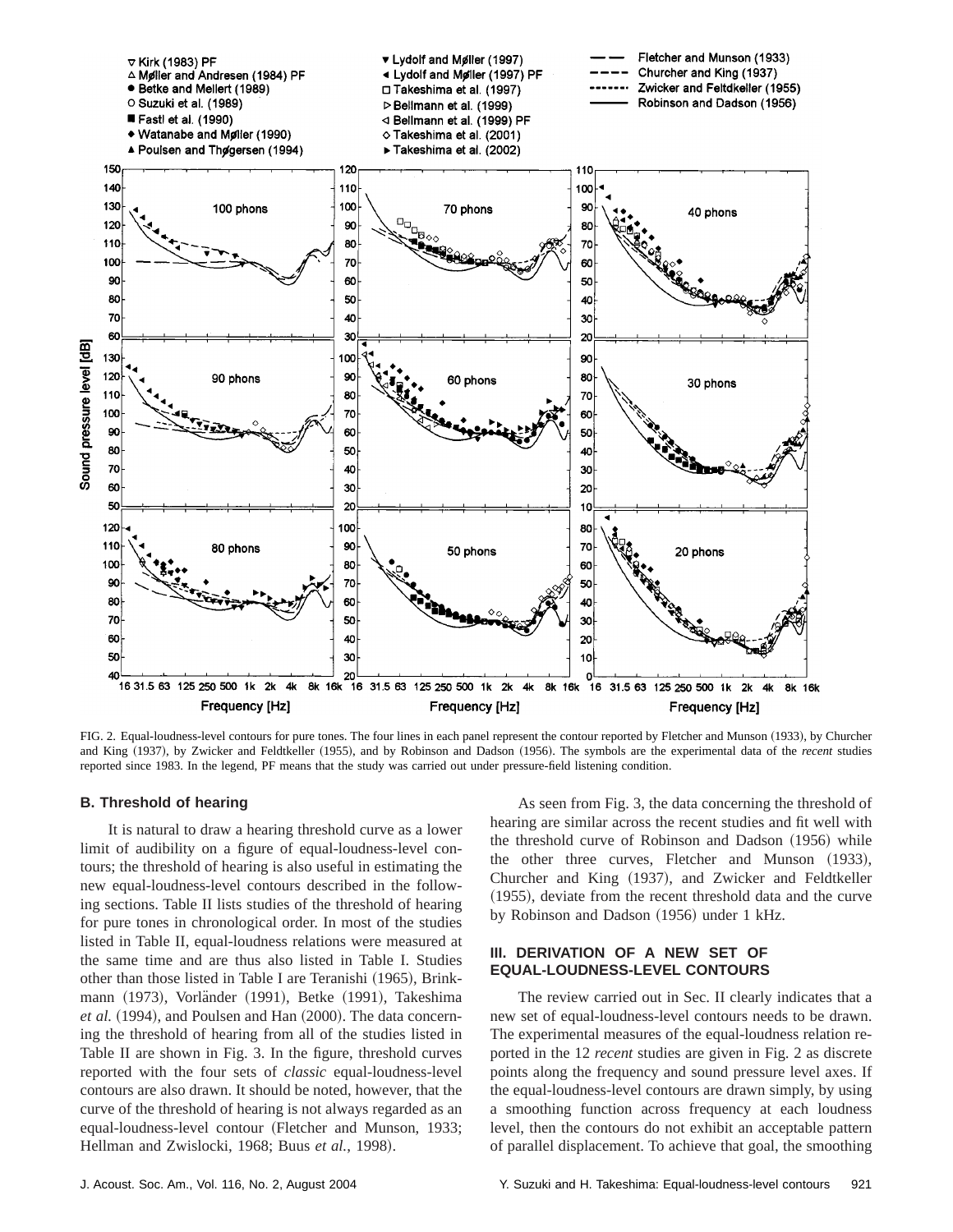|                     |  | TABLE II. Studies on the threshold of hearing for pure tones under free-field listening condition and their important experimental conditions. (FF: free field, |  |  |  |  |  |  |
|---------------------|--|-----------------------------------------------------------------------------------------------------------------------------------------------------------------|--|--|--|--|--|--|
| PF: pressure field) |  |                                                                                                                                                                 |  |  |  |  |  |  |

| Year | Researchers         | Listening<br>condition         | No. of<br>subjects (age) | Method            | Frequency<br>range $(Hz)$ |
|------|---------------------|--------------------------------|--------------------------|-------------------|---------------------------|
| 1927 | Kingsbury           | Earphone                       | 22 (unspecified)         | unspecified       | $60 - 4000$               |
| 1933 | Fletcher-Munson     | Earphone with<br>FF correction | 11 (unspecified)         | Bracketing method | $62 - 16000$              |
| 1937 | Churcher–King       | FF                             | 10 (unspecified)         | unspecified       | $54 - 6400$               |
| 1955 | Zwicker-Feldtkeller | Earphone with<br>FF equalizer  | 8 (unspecified)          | Békésy tracking   | $50 - 16000$              |
| 1956 | Robinson-Dadson     | FF                             | 51 (ave. $20)^a$ )       | Bracketing method | $25 - 15000$              |
| 1965 | Teranishi           | FF                             | 11 $(18-24)^b$           | Bracketing method |                           |
| 1973 | <b>Brinkmann</b>    | FF                             | $9 - 56(18 - 30)$        | Bracketing method | $63 - 8000$               |
| 1989 | Suzuki et al.       | FF                             | $31(19-25)$              | Bracketing method | $63 - 12500$              |
| 1990 | Fastl et al.        | FF                             | $12(21-25)$              | Ascending method  | $100 - 1000$              |
| 1990 | Watanabe-Møller     | FF                             | $12(18-30)$              | Bracketing method | $25 - 1000$               |
| 1991 | <b>Betke</b>        | FF                             | $16-49$ $(18-25)$        | Bracketing method | $40 - 15000$              |
| 1991 | Vorländer           | FF                             | $31(18-25)$              | Bracketing method | $1000 - 16000$            |
| 1994 | Poulsen-Thøgersen   | FF                             | $29(18-25)$              | Bracketing method | $1000 - 16000$            |
| 1994 | Takeshima et al.    | FF                             | $10-30$ $(19-25)^{c}$    | Bracketing method | $31.5 - 16000$            |
| 1997 | Lydolf-Møller       | FF                             | $27(19-25)$              | Ascending method  | $50 - 8000$               |
|      |                     | PF                             | $27(19-25)$              | Ascending method  | $20 - 100$                |
| 2000 | Poulsen-Han         | FF                             | $31(18-25)$              | Bracketing method | $125 - 16000$             |
| 2001 | Takeshima et al.    | FF                             | $7 - 32(18 - 25)$        | Bracketing method | $31.5 - 16000$            |
| 2002 | Takeshima et al.    | FF                             | $21(20-25)$              | Bracketing method | $1000 - 12500$            |

a 120 subjects below 2000 Hz.

 $b$ 51 subjects with wide range of age (18–64 years old) participated in his experiments.

Excluding the results of the experiments (EX1 and EX2) which have been reported in Suzuki *et al.* (1989).

process must be performed in a two-dimensional plane that takes into account both the frequency and sound pressure level axes. Fletcher and Munson  $(1933)$  produced functions for their discrete data values by first plotting the measured relation between loudness level and sound pressure level at



FIG. 3. Thresholds of hearing for pure tones. The four lines represent the threshold curve reported by Fletcher and Munson (1933), by Churcher and King (1937), by Zwicker and Feldtkeller (1955), and by Robinson and Dadson (1956). In the legend, PF means that the study was carried out under pressure-field listening condition.

each of their ten test frequencies and then fitting a smooth curve to each of the measured data sets. The ten data sets enabled a family of equal-loudness-level contours to be drawn. Based on the presumption that the equal-loudnesslevel contours were related to the underlying hearing mechanism, Fletcher and Munson (1933) hypothesized that these contours should be smooth and parallel. Robinson and Dadson (1956) applied a similar approach to the analysis of their data values. They used a second-order polynomial fit to obtain the relations between loudness level and sound pressure level at each of their 13 test frequencies.

In the present study, equal-loudness-level contours are obtained by making use of the established loudness-intensity relation, a compressive relation shown to be approximately compatible with recent measures of the nonlinear input– output response of the basilar membrane (Schlauch *et al.*, 1998; Yates, 1990; Florentine *et al.*, 1996; Buus and Florentine, 2001a,b). Our procedure makes it possible to parametrically derive a set of equal-loudness-level contours over the measured range of loudness levels from 20 to 100 phons.

# **A. Loudness functions suitable for representing the equal-loudness relation**

At moderate to high sound pressure levels, the growth of loudness is well approximated by Stevens's (1953, 1957) power law in the form

$$
S = ap^{2\alpha},\tag{1}
$$

where *p* is the sound pressure of a pure tone, *a* is a dimensional constant,  $\alpha$  is the exponent, and *S* is the perceived loudness. However, Stevens's power law cannot describe the deviation of the loudness function from power-law behavior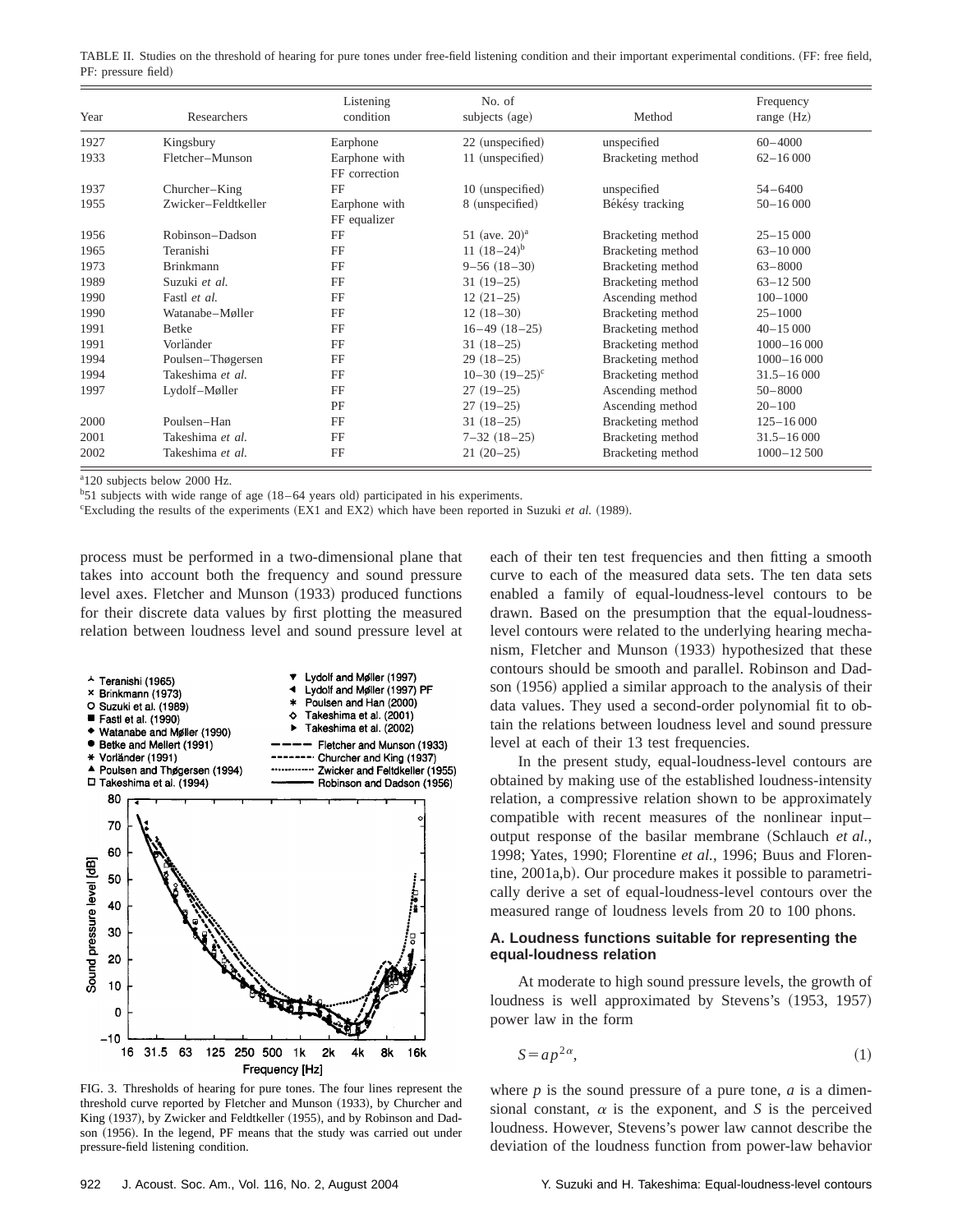below about 30 dB HL (see, e.g., Hellman and Zwislocki, 1961; Scharf and Stevens, 1961). As a result, several modifications of Stevens's power law have been proposed. In the late 1950s a number of authors (Ekman, 1959; Luce, 1959; Stevens, 1959) suggested that the power law could be rewritten in the form

$$
S = a(p^2 - p_t^2)^{\alpha},\tag{2}
$$

where  $p_t$  is the threshold of hearing in terms of sound pressure. Later on, Zwislocki and Hellman (1960) and Lochner and Burger  $(1961)$  also proposed modifications. In these latter modifications, the relation between loudness and sound pressure is given by the equation

$$
S = a(p^{2\alpha} - p_t^{2\alpha}).
$$
\n(3)

The difference between Eqs.  $(2)$  and  $(3)$  lies in the domain where the subtraction is executed. In Eq.  $(2)$  a constant corresponding to the threshold is subtracted in the stimulus domain, whereas in Eq.  $(3)$  a constant corresponding to the threshold loudness is subtracted in loudness domain (Hellman, 1997). When  $p=p_t$ , both Eqs. (2) and (3) yield a threshold loudness of zero.

Zwicker (1958) considered that a power law stands between the sum of the excitation evoked by a sound and the internal noise and the sum of the specific loudness of the sound and the internal noise. By solving this equation, he derived the following specific loudness function:

$$
S = a\{(p^2 + Cp_t^2)^{\alpha} - (Cp_t^2)^{\alpha}\},\tag{4}
$$

where *C* is the noise-to-tone energy ratio required for a just detectable tone embedded in the internal masking noise. In 1965 Zwislocki introduced the internal noise into Eq.  $(3)$ , resulting in a function that predicts the total loudness of a pure tone in quiet and in noise. The form of Zwislocki's  $(1965)$  equation for loudness functions is similar to the one obtained for the specific loudness function in Eq.  $(4)$ . Unlike Eqs.  $(2)$  and  $(3)$ , the threshold loudness given by Eq.  $(4)$  is greater than zero.

Zwicker and Fastl  $(1990)$  further modified Eq.  $(4)$  to set the loudness at threshold to be zero, resulting in the following equation for specific loudness function:

$$
S = a[{p2 + (C-1)pt2}\alpha - (Cpt2)\alpha].
$$
 (5)

Above 30 dB HL, the modifications in Eqs.  $(2)$ – $(5)$  asymptotically approach Stevens's power law in Eq.  $(1)$ . However, none of the equations describe the mid-level flattening claimed in recent studies of loudness growth (Allen and Neely, 1997; Neely and Allen, 1997; Buus and Florentine, 2001a,b), but they are probably sufficiently precise for present purposes and have the advantage of having few free parameters to fit.

Takeshima et al. (2003) examined which loudness function is the most appropriate to describe the equal-loudness relation between two pure tones with different frequencies. First, they measured equal-loudness levels of 125-Hz pure tone from 70 phons down to 5 phons. Then fitted the experimental data to the above-mentioned five loudness functions. Figure 4 shows the results (Takeshima *et al.*, 2003). Equations  $(1)$  and  $(2)$  clearly showed poorer performances. The



FIG. 4. Equal-loudness-relation curves derived from Eqs.  $(1)$  and  $(5)$ , respectively. Open circles in each panel show equal-loudness levels of 125-Hz pure tones measured by the randomized maximum likelihood sequential procedure. The solid lines in each panel are the best fitting curves of each loudness function to the experimental data. RSS means the residual sum of squares in the fitting process of the nonlinear least squares method. This figure is a reprinting of Fig. 2 in Takeshima et al. (2003).

other three were well able to explain the equal-loudness relation down to 5 phons. The goodness of fit for these three functions did not differ significantly. Takeshima et al. (2003) further concluded that the number of parameters of Eq.  $(3)$  is less than the other two and free from the estimation of the parameter *C*, which represents the level of the intrinsic noise which suggests Eq.  $(3)$  is the most appropriate for present purposes. Since estimation of *C* is often unstable in the fitting of the three parameters with the available data, estimation of equal-loudness contours with Eq.  $(4)$  or  $(5)$  would be extremely problematic.

When loudness growth is expressed by use of Eq.  $(3)$ , the following limitation should be noted. Equation  $(3)$  assumes the loudness at threshold of hearing to be zero. This is inconsistent with experimental data where the loudness at threshold of hearing is not zero (e.g., Hellman and Zwislocki, 1961, 1964; Hellman and Meiselman, 1990; Hellman, 1997; Buus et al., 1998). Moreover, loudness at threshold is not zero but dependent on frequency as shown in the data of Hellman and Zwislocki (1968), Hellman (1994), and Buus and Florentine  $(2001a)$ . Equation  $(4)$ , and among the five only this equation, can account for these experimental results. However, as mentioned above, the fitting of this equation in our preliminary examination often resulted in unstable estimation. As seen from Fig. 4, Eqs.  $(3)$  and  $(4)$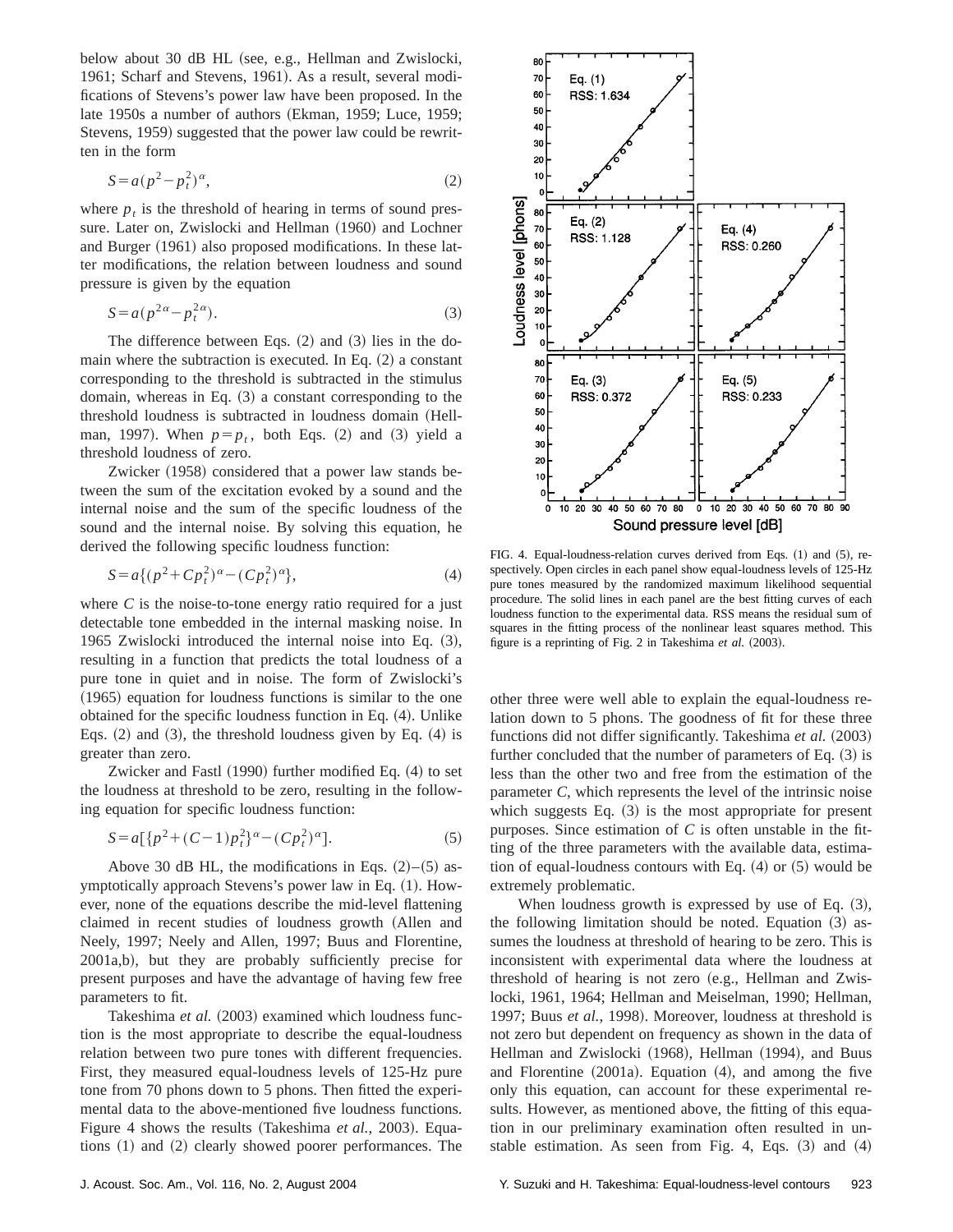resemble each other and acceptably coincide at and above 10 phons and we are encouraged that the fitting to Eq.  $(3)$  was quite stable. Furthermore, experimental data for the equalloudness levels are available only at and above 20 phons. Therefore, in the present study, we adopt Eq.  $(3)$  for further consideration.

# **B. Derivation of equations describing the equal-loudness relation**

As noted above in Sec. III A, Eq.  $(3)$  is used for the loudness function. Here, the authors assume that  $a$  and  $\alpha$  are dependent on frequency since this makes the residual sum of squares in the fitting process much less than with a constant  $a$  and  $\alpha$ . Thus, over the loudness ranges of interest the terms *a* and  $\alpha$  in Eq. (3) at frequency *f* are denoted as  $a_f$  and  $\alpha_f$ . When the loudness of an *f*-Hz comparison tone is equal to the loudness of a reference tone at 1 kHz with a sound pressure of  $p_r$ , then the sound pressure of  $p_f$  at the frequency of *f* Hz is given by the following function:

$$
p_f^2 = \frac{1}{U_f^2} \{ (p_r^{2\alpha_r} - p_{rt}^{2\alpha_r}) + (U_f p_{ft})^{2\alpha_f} \}^{1/\alpha_f},
$$
 (6)

where suffixes *r* and *f* indicate that the parameters denote the sound pressure for the 1-kHz reference tone and the *f*-Hz comparison tone, respectively. Moreover,  $U_f = (a_f / a_r)^{1/2\alpha_f}$ . Obviously,  $U_f$  is unity at the reference frequency  $(1 \text{ kHz})$ .

An equal-loudness-level contour for a specific  $p_r$  can be drawn by connecting  $p_f$  as a function of frequency, if the frequency-dependent parameters,  $\alpha_f$  and  $U_f$ , are given. To do this, the value of  $\alpha_r$ , the exponent of the loudness function at 1 kHz, is a prerequisite. Many investigators have reported that for a 1-kHz tone the exponent in Stevens's power law has a value of about  $0.3$  for sound intensity (e.g., Fletcher and Munson, 1933; Stevens, 1957, 1959; Robinson, 1957; Feldtkeller *et al.*, 1959; Hellman and Zwislocki, 1961, 1963; Hellman, 1976; Humes and Jesteadt, 1991; Lochner and Burger, 1961; Rowley and Studebaker, 1969; Scharf and Stevens, 1961; Zwislocki, 1965). Fletcher (1995) examined results from several studies based on the doubling and halving of loudness, tenfold magnification and reduction, and the multi-tone method. As a result, a value of 0.33 was proposed. Stevens (1955) examined available data measured with various methods at that time and suggested 0.3 as the median of the data. Robinson (1953) measured this exponent based on doubling and halving loudness and tenfold magnification and reduction. He derived a value of 0.29 but later, in 1957, he adjusted the central tendency and order effect and obtained a slightly corrected value of 0.30 (Robinson, 1957). The typical exponent value obtained by the AME method is 0.27 (Hellman and Zwislocki, 1961, 1963; Lochner and Burger, 1961; Rowley and Studebaker, 1969; Hellman, 1976). In 1963, Hellman and Zwislocki reconfirmed this value by a combination of magnitude estimation and magnitude production (Hellman and Zwislocki, 1963). Zwicker denoted the value for the 1-kHz tone as  $0.3$  (Zwicker and Fastl, 1990) based on an experiment with doubling and halving loudness (Zwicker, 1963).



FIG. 5. A block diagram of a model for the loudness rating process.

The meaning behind this exponent derived from the method of magnitude estimation and production and exponents derived from other methods such as doubling and halving loudness based on the additivity of loudness may be different. Atteneave  $(1962)$  argued that there are two different processes used in absolute magnitude estimation (AME) for assessing the functional relation between assigned numbers and the corresponding perceived magnitudes (i.e., loudness) of a tone presented at a certain sound pressure level. One process was denoted as a ''loudness perception process'' and the other was as a "number assignment process" (Fig. 5). In addition, Atteneave (1962) proposed a two-stage model in which the outputs of both processes are described by separate power transformations. This idea is important in estimating the appropriate values for the exponent  $\alpha$  in the loudness function. According to this model, the exponent observed in psychophysical experiments must be the product of the exponents of the two underlying processes. This twostage model was used successfully by Zwislocki (1983) and by Collins and Gescheider (1989) to account for loudness growth measured by AME.

The loudness function based on a method of magnitude estimation and production is determined by the output of the ''number assignment process.'' On the other hand, loudness functions based on other methods based on the additivity of loudness are determined by the output of the ''loudness perception process.'' Since judgment of equal loudness between two sounds must be based on the comparison of the output of the ''loudness perception process,'' the exponent value based on the loudness additivity may be used as it is (Allen, 1996). Values based on the method of magnitude estimation and production should be corrected to eliminate the effect of the number assignment process. The number assignment process can be expressed by Stevens's power law (Atteneave, 1962). We assume, in accordance with Zwislocki (1983), that the transformation in the number assigning process is independent of frequency and estimated as 1.08. By this account, the value of 0.27 based on the method of magnitude estimation and production is equivalent to  $0.25$   $(0.27/1.08)$  for values from experiments based on the additivity of loudness.

The average of the above-mentioned values is 0.296. In the present paper, by rounding this, a value of 0.30 is used as the value of the exponent of the loudness function at 1 kHz,  $\alpha_r$ . It is noteworthy that a preliminary examination showed that this value scarcely affects the resultant shape of the equal-loudness-level contours at least in the range of 0.20 and 0.33 so long as the ratio of the exponent components of the 1-kHz reference tone and the *f*-Hz comparison tone,  $\alpha_r/\alpha_f$ , is appropriately established (Takeshima *et al.*, 2003).

#### **C. Derivation of equal-loudness-level contours**

A set of equal-loudness-level contours was estimated by applying Eq.  $(6)$  to the data obtained from the 12 *recent*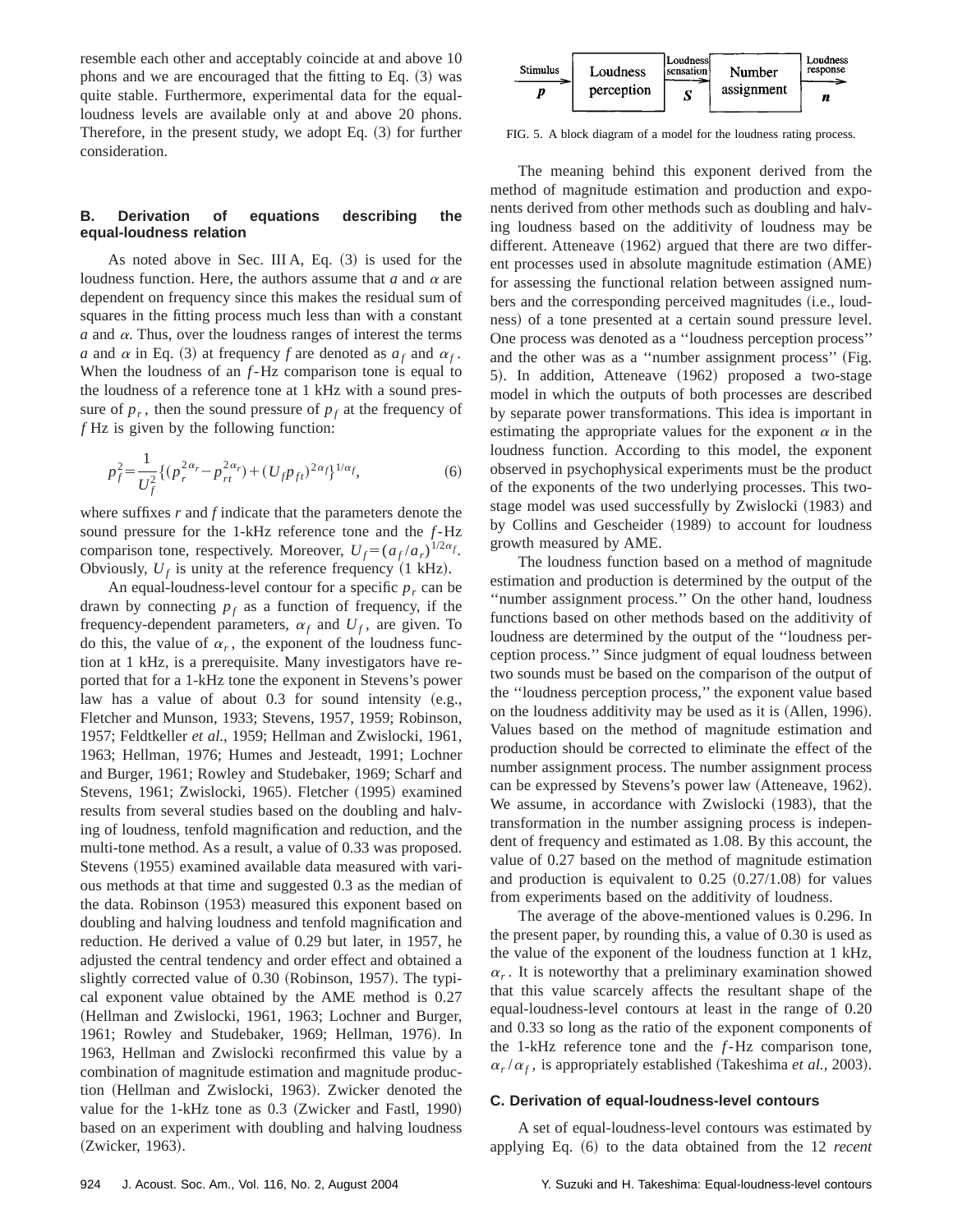

FIG. 6. Threshold of hearing for pure tones. The solid line represents a smoothed line of the averages of the experimental data, the symbols were generated by a cubic B-spline function for the frequency range from 20 Hz to 18 kHz.

studies plotted in Fig. 2. The estimation of the contours was carried out for the frequency range 20 Hz to 12.5 kHz. Above 12.5 kHz, equal-loudness-level data are relatively scarce and tend to be very variable.

As the exponent at 1 kHz was fixed as 0.30 in this study, the procedure outlined below was used to estimate the equalloudness-level contours.

- $(1)$  To obtain the best-fitting threshold function, the experimental threshold data selected in Sec. II B were compiled and averaged at each frequency from 20 Hz to 18 kHz. The data reported by each study were median values except for Brinkmann  $(1973)$  in which only mean values were available. The data were averaged by arithmetic mean in terms of dB. Then, the averages were smoothed across frequency by a cubic B-spline function for the frequency range from 20 Hz to 18 kHz. No weighting was used for this procedure. The result is shown by the solid line in Fig. 6. The numerical values calculated for  $p_{ft}$  and  $p_{rt}$  were used in Eq.  $(6)$  to obtain the equal-loudness-level value for any given comparison-reference frequency pair.
- $(2)$  Equation  $(6)$  was then fitted to the experimental loudness-level data at each frequency by the nonlinear least-squares method. A computer program package for general-purpose least squares fittings called SALS (Nakagawa and Oyanagi, 1980) was used for estimating the values of  $\alpha_f$  and  $U_f$ . The residual for the least-square method was calculated in terms of dB. The estimated values of  $\alpha_f$  are shown by the symbols in Fig. 7; the curve shows the fit to these values. To obtain the curve in



FIG. 7. Estimated  $\alpha_f$ 's from the nonlinear least squares method. Solid line shows a smoothed line generated by a cubic B-spline function.

Fig. 7, the estimated  $\alpha_f$  values were smoothed by the cubic B-spline function using the assumption that  $\alpha_f$ does not change abruptly as a function of frequency.

~3! The third step in our process was to reestimate the values of  $U_f$  at each frequency. This was accomplished with the help of the smoothed curve in Fig. 7 together with Eq. (6). Using the values of  $\alpha_f$  obtained from the smoothed curve in Fig. 7, reestimated values of  $U_f$  were obtained. The circles in Fig. 8 show the results in log-log coordinates. The ordinate shows  $U_f$  in dB, i.e., 20 log  $(U_f)$ . The change in the values of  $U_f$  from the initial to the final estimation ranged from  $-3.0$  to 2.5 dB. This third step was introduced to realize a smoother frequency characteristic than that available with the initial values. The solid line is the cubic B-spline function fitted to the reestimated  $U_f$  values. It relies on the assumption that  $U_f$ , like  $\alpha_f$ , does not change abruptly with frequency.

Following these computations, equal-loudness relations were generated using the data reported in the 12 *recent* studies. For each comparison-reference frequency pair the values of  $p_{ft}$ ,  $p_{rt}$ ,  $\alpha_f$ , and  $U_f$  entered in Eq. (6) were determined from the smoothed curves in Figs. 6–8. The results of these calculations are shown in Fig. 9 for 31 frequencies ranging from 20 to 12 500 Hz. The solid lines show the calculations



FIG. 8.  $U_f$ , a parameter in Eq. (6), reestimated using the interpolated  $\alpha_f$ shown in Fig. 7 as a solid line. Values of  $U_f$ 's are transformed into dB to show the plots in the figure. Solid line shows a smoothed line generated by a cubic B-spline function.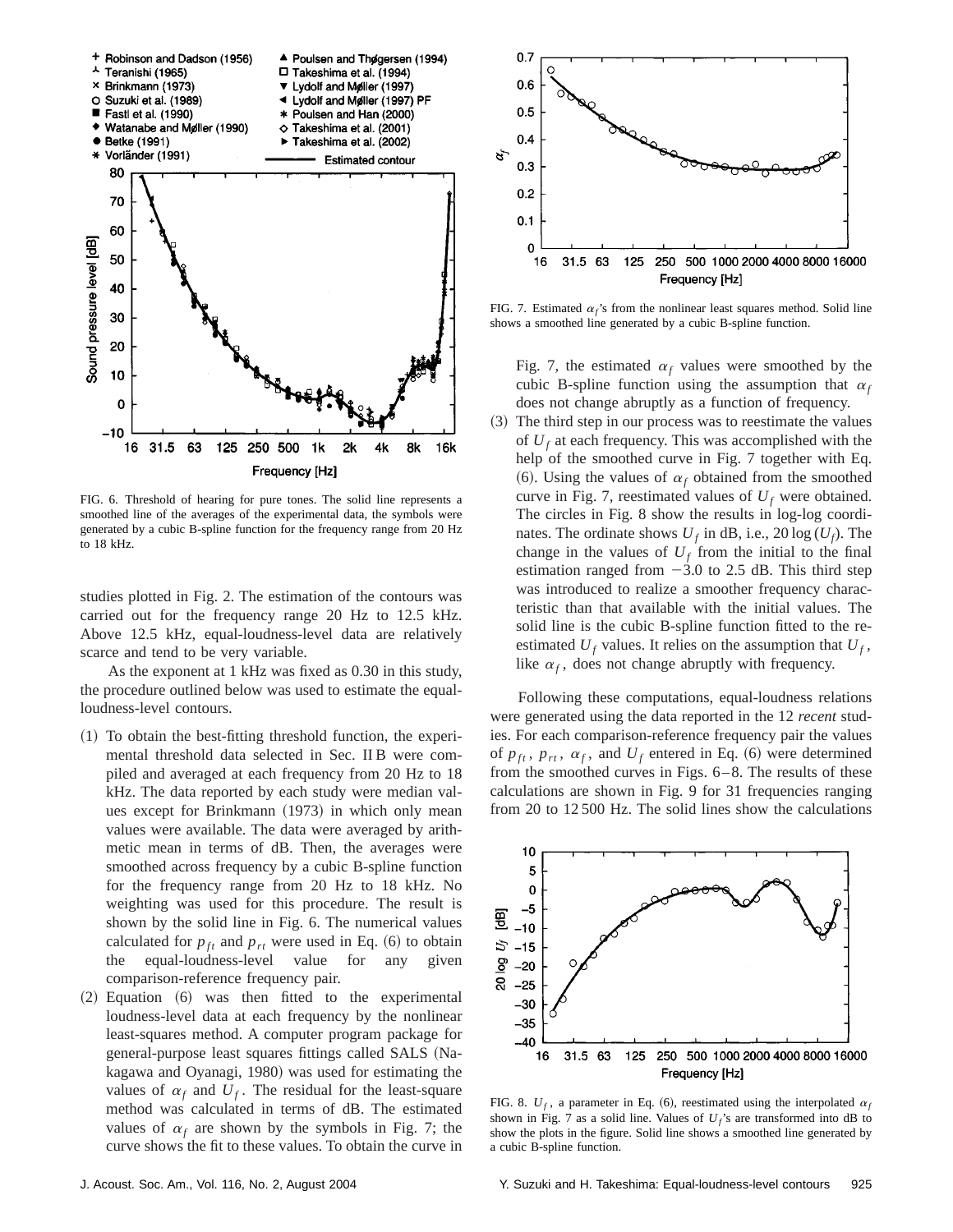

FIG. 9. Equal-loudness relations drawn by the model equation, Eq. (6), and the experimental data used for the estimation. In the legend, HT means that the study was only referenced in the panel of hearing threshold.

fit with the data values obtained for a loudness-level range from 20 to 100 phons; the dashed lines are extrapolations down to the threshold. Despite parametric drawing with smoothed values for the parameters, over the loudness-level range where equal-loudness-level data are available, the calculated functions provide good fits to the measured values.

Figure 10 compares directly the estimated contours to

the equal-loudness levels obtained in the 12 *recent* studies. Overall, the equal-loudness-level contours estimated with the calculated functions provide a reasonable description of the experimental results. A family of equal-loudness-level contours obtained in this manner is shown in Fig. 11. The resultant contours exhibit a pattern of parallel displacement in accord with the contours of Fletcher and Munson (1933) and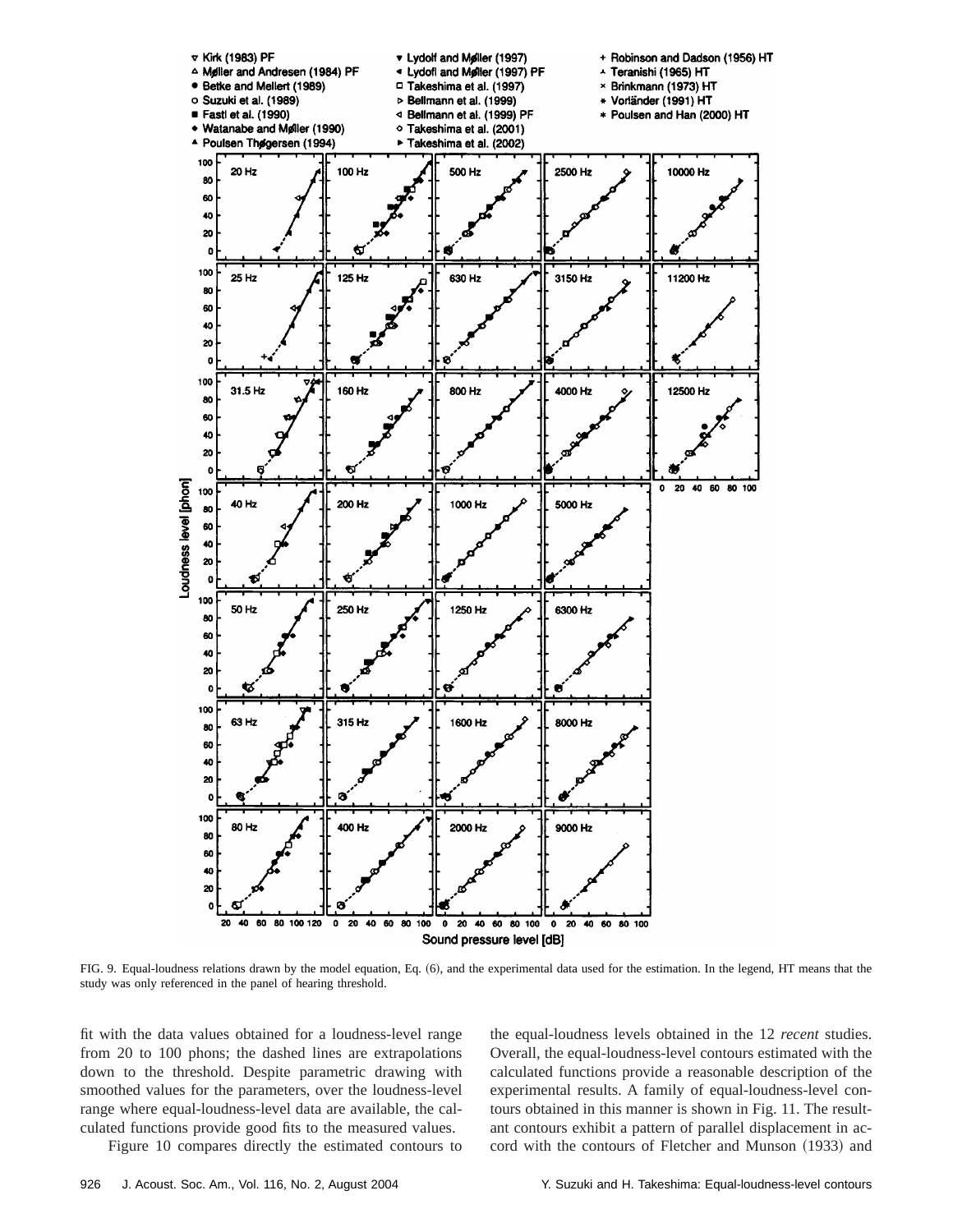

FIG. 10. Estimated equal-loudness-level contours drawn with the experimental data used for the estimations.

Robinson and Dadson (1956). If the contour for each loudness level had been estimated separately and independently of the other contours, then the pattern of parallel displacement may not have been as good.

The contours in Fig. 11 show several notable aspects. First, owing to the lack of experimental data at high loudness levels, the 90-phon contour does not extend beyond 4 kHz and the 100-phon contour does not extend beyond 1 kHz. Second, because data from only one institute are available, the 100-phon contour is drawn by a dotted line. Third, owing to the lack of experimental data between 20 phons and the hearing threshold curve, the 10-phon contour is also drawn with a dotted line. Finally, the hearing threshold curve is drawn with a dashed line just to show the ''lower boundary'' of the audible area.

# **IV. DISCUSSION**

In this section the relation between the equal-loudnesslevel contours estimated from our calculations in Fig. 11 and the results of other studies are assessed and evaluated.

Individual panels in Fig. 12 compare the newly estimated contours with those published by Fletcher and Munson  $(1933;$  panel a), Churcher and King  $(1937;$  panel b), Zwicker and Feldtkeller (1955; panel c), and Robinson and Dadson (1956; panel d). The threshold contour from Fig. 11 is also shown. This contour is compared with the threshold contour measured in each of the four classic studies.

The contours in Fig.  $12(a)$  reported by Fletcher and Munson (1933) were based on equal-loudness levels measured binaurally with earphones. The levels were calibrated relative to free-field listening conditions by means of loudness matching. To obtain the free-field levels, a sound source was placed in a free field 1 m in front of the listener. Fletcher and Munson (1933) did not measure the equal-loudness levels below 62 Hz, and their curves below 62 Hz represent extrapolations based on the available data. Taking this factor into consideration, their contours of 20 and 40 phons at 62 Hz and above are very similar to those estimated in the present study. However, at loudness levels above 40 phons their contours lie below the estimated contours at frequencies below 1 kHz. As the loudness level increases their contours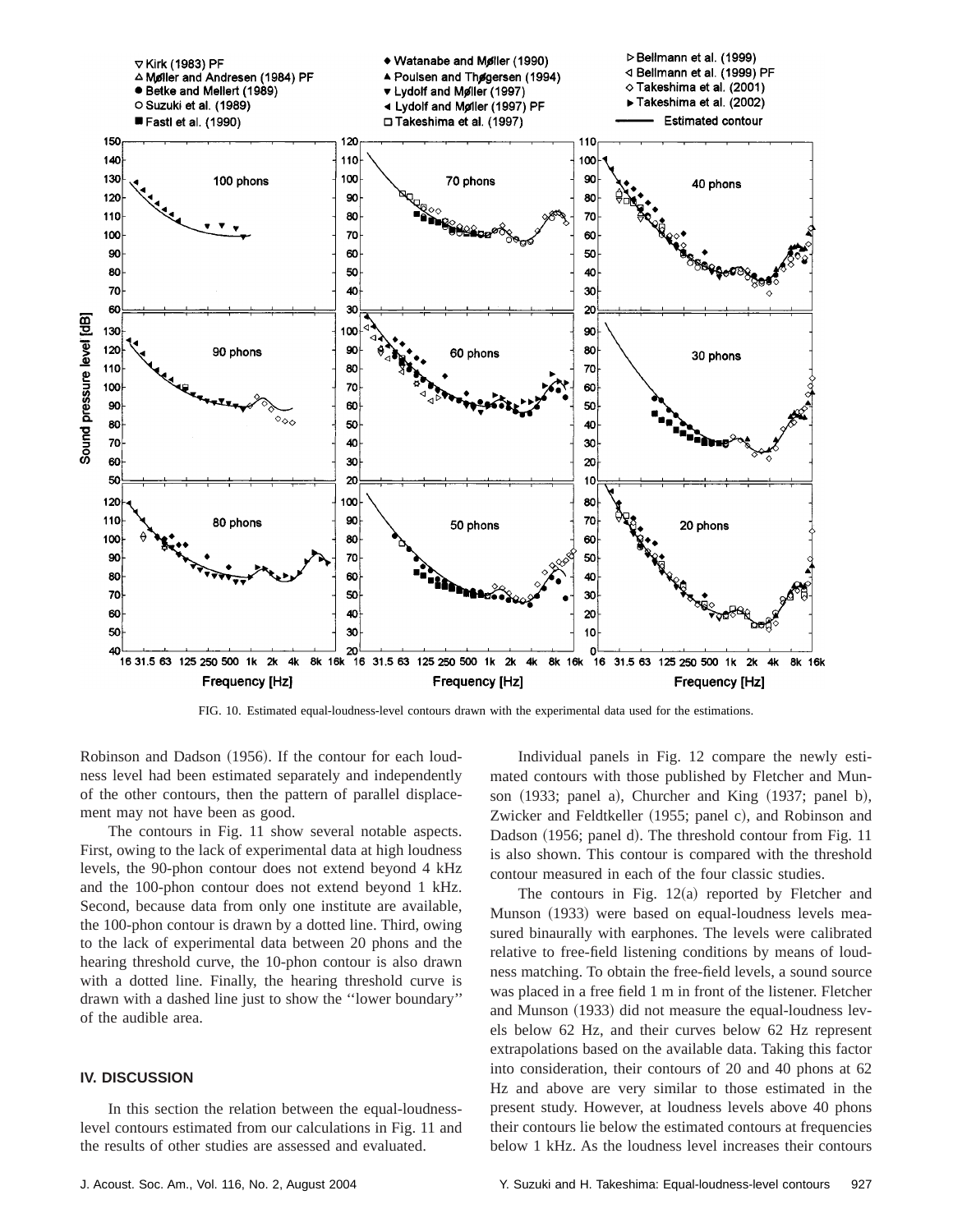

FIG. 11. Estimated equal-loudness-level contours drawn by the equation (6). The dashed line shows the threshold of hearing shown in Fig. 6. The contour at 100 phons is drawn by a dotted line because data from only one institute are available at 100 phons. The contour at 10 phons is also drawn by a dotted line because of the lack of experimental data between 20 phons and the hearing thresholds.



FIG. 12. Comparison of the estimated equal-loudnesslevel contours in this study with those reported (a) by Fletcher and Munson (1933), (b) by Churcher and King  $(1937)$ ,  $(c)$  by Zwicker and Feldtkeller  $(1955)$ , and  $(d)$ by Robinson and Dadson (1956). Note that Fletcher and Munson (1933) did not measure equal-loudness levels below 62 Hz, and their curves below 62 Hz represent extrapolations based on the available data.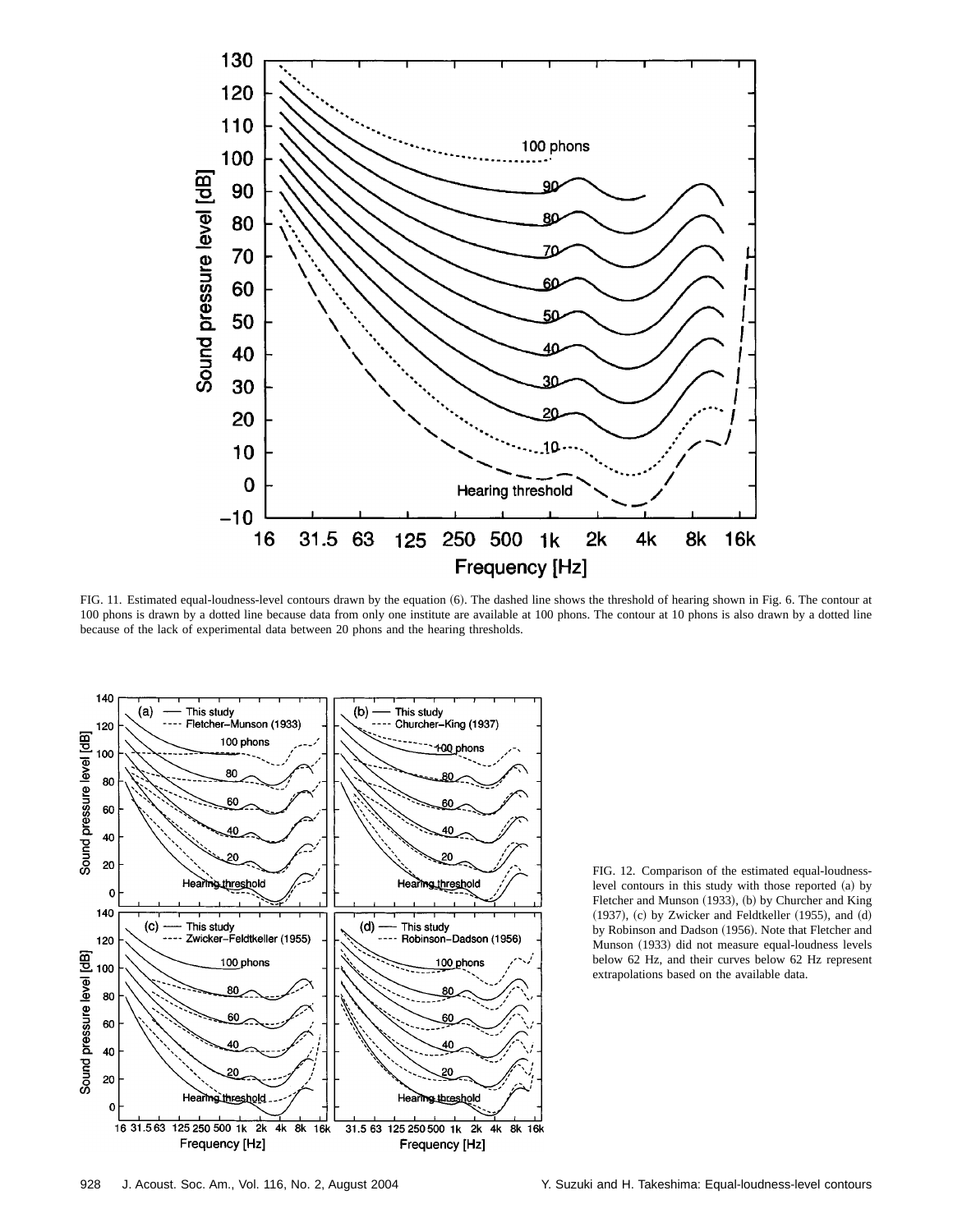become much flatter across frequency than the estimated contours. Despite these differences, it is important to note that the two sets of contours in panel  $(a)$  closely agree across a wide range of frequencies at the 40-phon level. This contour, derived from Fletcher and Munson's (1933) pioneering work, is used as the basis of the A-weighting function. Below 1 kHz, the threshold curve measured by Fletcher and Munson (1933) lies above the threshold values reported in the present study. The elevation of their hearing-threshold curve may be attributed to masking caused by physiological noise transmitted by the earphone cushion (Killion, 1978; Rudmose, 1982).

Figure  $12(b)$  shows that the 20-phon contour of Churcher and King (1937) closely resembles the 20-phon contour estimated in the present study. Between 20 and 80 phons their contours are also similar to the present estimated ones above about 250 Hz, whereas at 100 phons the overall shape of their contour below 1 kHz differs from both our estimated contour and the contour proposed by Fletcher and Munson (1933).

Figure  $12(c)$  shows that the contours by Zwicker and Feldtkeller (1955) generally fit the estimated contours at the 20-phon level. Likewise, above 20 phons the overall shape of the contours of Zwicker and Feldtkeller  $(1955)$  is similar to the estimations above about 250 Hz. However, there are important differences in their micro-structure, i.e., the rise between 1 and 2 kHz and the dip between 3 and 4 kHz observed in our estimated contours do not appear in the smooth contours of Zwicker and Feldtkeller (1955). By comparison, the dip between 3 and 4 kHz appears in all the other sets of *classic* equal-loudness-level contours as well as in the threshold contours. Moreover, deviations also appear in their threshold curve. Except near 1 and 8 kHz, Zwicker and Feldtkeller's threshold curve lies above the proposed threshold curve and is generally smoother than the threshold contour estimated in this study. This smoothness might be attributable to the use of a free-field equalizer created by a passive filter (Zwicker and Feldtkeller, 1967). Because the passive filter was implemented with only two filter sections, the effect is unlikely to be reproduced in the details of the rather complicated frequency responses of HRTF, such as the peaks and valleys caused by an ear, head, and torso. At low frequencies, the threshold elevation may be explained by physiological noise transmitted by the earphone cushions as in the threshold curve measured by Fletcher and Munson (1933). Above 1 kHz, the detailed shape of their threshold contour may have been obscured by the averaging process inherent in Békésy tracking other than any effects that may come out of the use of the free-filed equalizer. Békésy tracking, unlike the classical method of adjustment, also increases variability in loudness matching (Hellman and Zwislocki, 1964). It is possible that this known increase in variability increased the smoothing observed in Zwicker and Feldtkeller's (1955) equal-loudness-level contours.

Finally, Fig.  $12(d)$  compares the equal-loudness-level contours of Robinson and Dadson  $(1956)$  to the present estimated contours. It is notable that their threshold curve closely resembles the one estimated in the present study. Except for the threshold curve, however, the estimated equalloudness-level curves lie distinctly above the contours recommended by Robinson and Dadson (1956). The deviation between the two sets of contours is especially evident in the frequency region below 1 kHz over the loudness-level range from 20 to 80 phons. A possible cause of this systematic discrepancy was examined by Suzuki et al. (1989). They focused on the manner in which the sound pressure levels of the test and reference stimuli were selected. In the 12 *recent* studies a 2AFC paradigm was consistently used. Within each session, the level of the reference tone, usually a 1-kHz pure tone, was fixed, whereas the level of the test tone was varied. This method enables the equal-loudness level of the test tones to be directly determined. In contrast, Robinson and Dadson (1956) fixed the level of the test tone and varied the level of the reference tone. Fletcher and Munson (1933) used a similar methodological approach. However, within each session they also presented the reference tones in a mixed order at three different levels. Suzuki et al. (1989) investigated the possible effects of these variations by using the following experimental procedures:  $(1)$  the level of the test tone was varied as in the recent studies,  $(2)$  only the level of the reference tones was varied as in the work of Robinson and Dadson  $(1956)$ , and  $(3)$  the levels of both the test and reference tones were fully randomized with a range of 12 dB.

The latter method is a little different from the one used by Fletcher and Munson (1933), but the basic concept that the levels of both the test and reference tones are randomized within a session is the same. The results showed that procedures  $(1)$  and  $(3)$  gave almost identical loudness levels, whereas the results of procedure  $(2)$  were similar to those of Robinson and Dadson (1956). Although the difference between the results of procedures  $(1)$  and  $(3)$  and those of procedure  $(2)$  amounted to only 5 dB, the outcome suggests that the discrepancy between the contours of Robinson and Dadson  $(1956)$  and the proposed estimated contours may be ascribed, at least in part, to methodological factors.

There is one tendency commonly observed in all the sets of equal-loudness-level contours. The spacing of the contours generally becomes narrower as frequency goes down over the medium loudness levels. This means that the exponent of the loudness function,  $\alpha$ , becomes large in the low frequency region as shown in Fig. 7. In other words, our hearing system is less compressive in lower frequency regions and this is qualitatively consistent with the experimental results on suppression by Delgutte  $(1990)$  suggesting that the cochlea would be close to linear at low frequencies.

Small differences are observable between the *classic* contours and the proposed estimated ones. In the frequency region between 1 and 2 kHz a small peak amounting to a few decibels is seen in the estimated contours but it does not appear in the *classic* contours. A peak between 1 and 2 kHz has been consistently observed in recent work (Suzuki et al., 1989; Takeshima *et al.*, 1994, 2001, 2002; Lydolf and Møller, 1997; Poulsen and Han, 2000). This peak seems to correspond to a small dip in the HRTF near this frequency range (Shaw, 1965; Takeshima *et al.*, 1994). One possible reason to explain the lack of a peak between 1 and 2 kHz in the *classic* studies is that Fletcher and Munson (1933) did not measure any equal-loudness levels between 1 and 2 kHz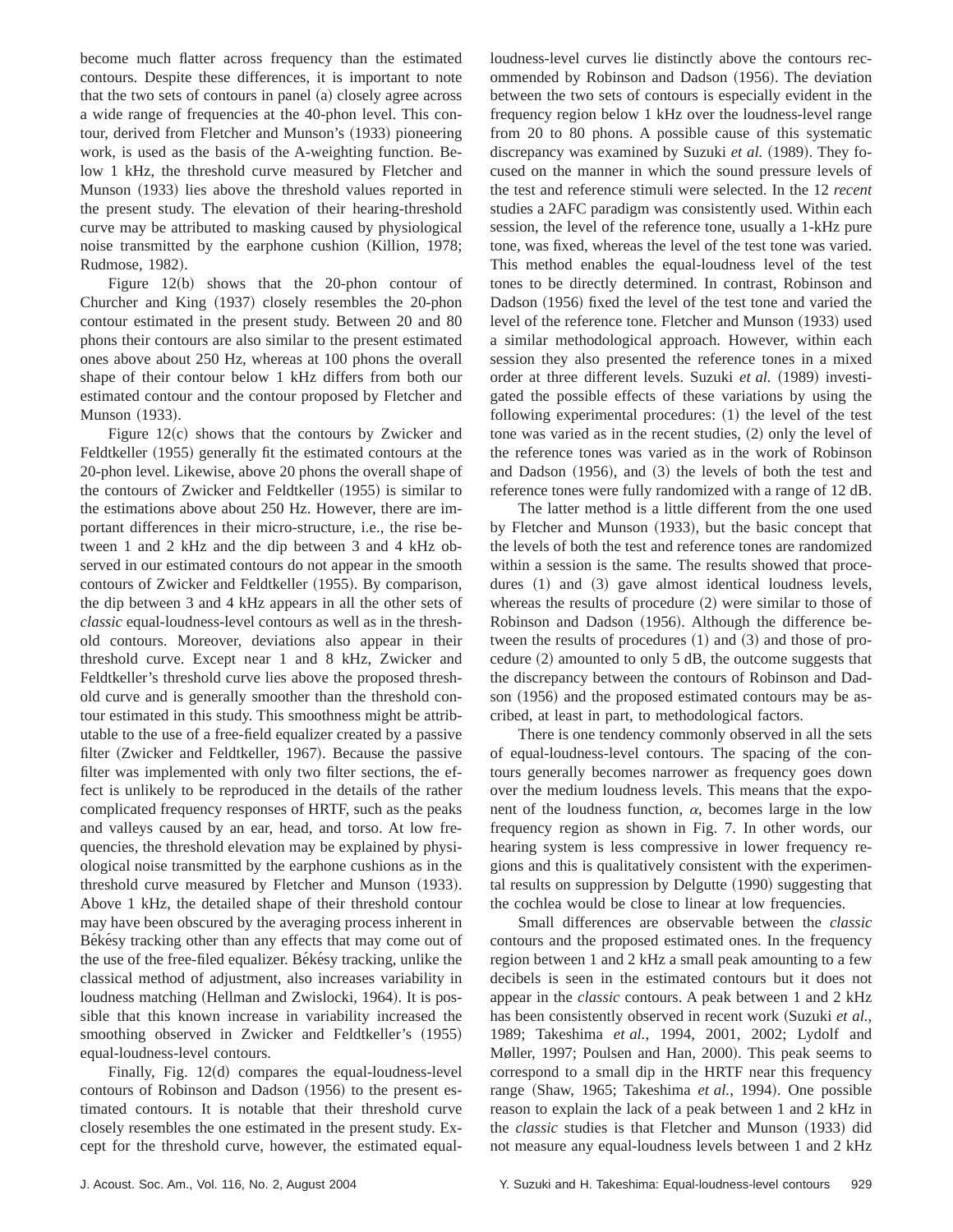

FIG. 13. Comparison of the estimated equal-loudness-level contours in this study with those derived from a loudness calculation method proposed by Moore *et al.* (1997).

whereas Churcher and King (1937) and Robinson and Dadson (1956) measured equal-loudness levels at only one point within this frequency region. As a result, this peak may have been overlooked. In the case of Zwicker and Feldtkeller  $(1955)$ , they measured equal-loudness levels at several frequencies within the 1-to-2-kHz region, but the greater variability inherent in Békésy tracking as a tool for loudness matching (Hellman and Zwislocki, 1964) may have obscured the effect. Another possible explanation may be the use of the free-field equalizer in their measurements as anticipated in the earlier paragraph.

Another relevant issue is the fine structure of equalloudness-level contours. It is well known that individual hearing thresholds often exhibit fine, but distinctive, peaks and valleys along the frequency continuum  $(e.g.,$  Elliot, 1958). This fine structure in the threshold curve is closely related to the OAE (Schloth, 1983; Smurzynski and Probst, 1998). More recently, Mauermann *et al.* (2000a,b) reported that the fine structure observed in the threshold curve is reflected in observed equal-loudness levels up to around 40 phons. However, their data indicate that above 40 phons the influence of the fine structure of the threshold contour on the equal-loudness-level contours is less evident. Moreover, it decreases with level. Since the peaks and valleys in the fine structure are likely to be at different frequencies for different listeners, their effect ought to be strongly diminished when data are averaged across a number of listeners.

Figure 13 compares the equal-loudness-level contours derived from a loudness-calculation procedure suggested by Moore *et al.* (1997) to the ones estimated in this study. The work by Moore *et al.* (1997) in assessing the loudness of sounds at various frequencies is a revision of a previous proposal (Moore and Glasberg, 1996). This is given as a modification of the formulation by Zwicker (1958) based on the auditory excitation-pattern model (Fletcher and Munson, 1937). In their modification, Moore et al. (1997) assume that the loudness perception process is followed by a linear block with a transfer function. The specific loudness of a sound is given by an equation equivalent to Eq.  $(4)$ , whereas an equation equivalent to Eq.  $(3)$  was used in the earlier proposal (Moore and Glasberg, 1996). Moreover, the linear block is expressed as the product of HRTF and the middle ear transfer function (Puria *et al.*, 1997). With a few more assumptions, a family of equal-loudness-level contours is predicted.

As shown in Fig. 13, the overall agreement between our estimated contours and those predicted by Moore *et al.*  $(1997)$  is much better than the agreement between our contours and those of Robinson and Dadson in Fig.  $12(d)$ . However, there are some discrepancies between the two data sets. First, at frequencies below 250 Hz and loudness levels below 60 phons their contours are somewhat lower than ours. However, the differences are small and may be within the error of measurement. Second, and most notable, in the frequency region between 1 and 2 kHz the peak observed in our estimated contours is absent in Moore *et al.* (1997). Third, at the 100-phon level the contour of Moore *et al.* (1997) is somewhat higher than our estimated contour. However, it is similar to the classic contour of Churcher and King  $(1937)$ . A wider spacing between the contours at high levels is consistent with evidence that at high sound pressure levels the slope of the loudness function at low frequencies is shallower than it is over the middle range of levels (Hellman and Zwislocki, 1968). This level dependency could be consistent with the nonlinear input–output characteristic observed in the basilar-membrane mechanics. After all, recent studies show that the exponent of the loudness function shape may probably be dependent on sound level (Yates, 1990; Buus and Florentine, 2001b). This is supported by recent data, which indicate more compression at moderate levels than at low and high levels (e.g., Florentine *et al.*, 1996; Buus and Florentine, 2001a).

The middle ear acoustic reflex may also affect the shape of the contours, especially at high intensities in the low frequency range. If the loudness at low frequencies was attenuated, then the contours at high SPLs would be elevated relative to the contours estimated with a constant power-function slope  $\alpha$ . Borg (1968) found that the transmission loss of the middle ear caused by activation of the reflex is largest at 500 Hz and smallest at 1450 Hz. His results showed that at 500 Hz the transmission of sound is reduced by 0.6 to 0.7 dB for each 1-dB increment in the stimulus level. This result means that at 20 dB above the threshold, the transmission loss at 500 Hz is about 13 dB, whereas at the same level, the loss at 1450 Hz is about 6 dB. According to Borg's measurements, the maximum frequency-dependent difference in the transmission loss amounts to 7 dB. However, Borg's data do not account for the decrease in the slope observed in the loudness function for 100- and 250-Hz tones at high SPLs (Hellman and Zwislocki, 1968).

Another factor to be considered is the latency of the reflex. This latency is estimated to be around 100 ms. This means that the initial 100 ms of a tone burst is not affected by the reflex. Since the time constant for loudness perception is around this value (e.g., Munson, 1947; Takeshima *et al.*, 1988), the loudness of a tone burst longer than 100 ms will be determined to a large extent by the initial part of the burst during which the reflex does not play a role. Thus, the effect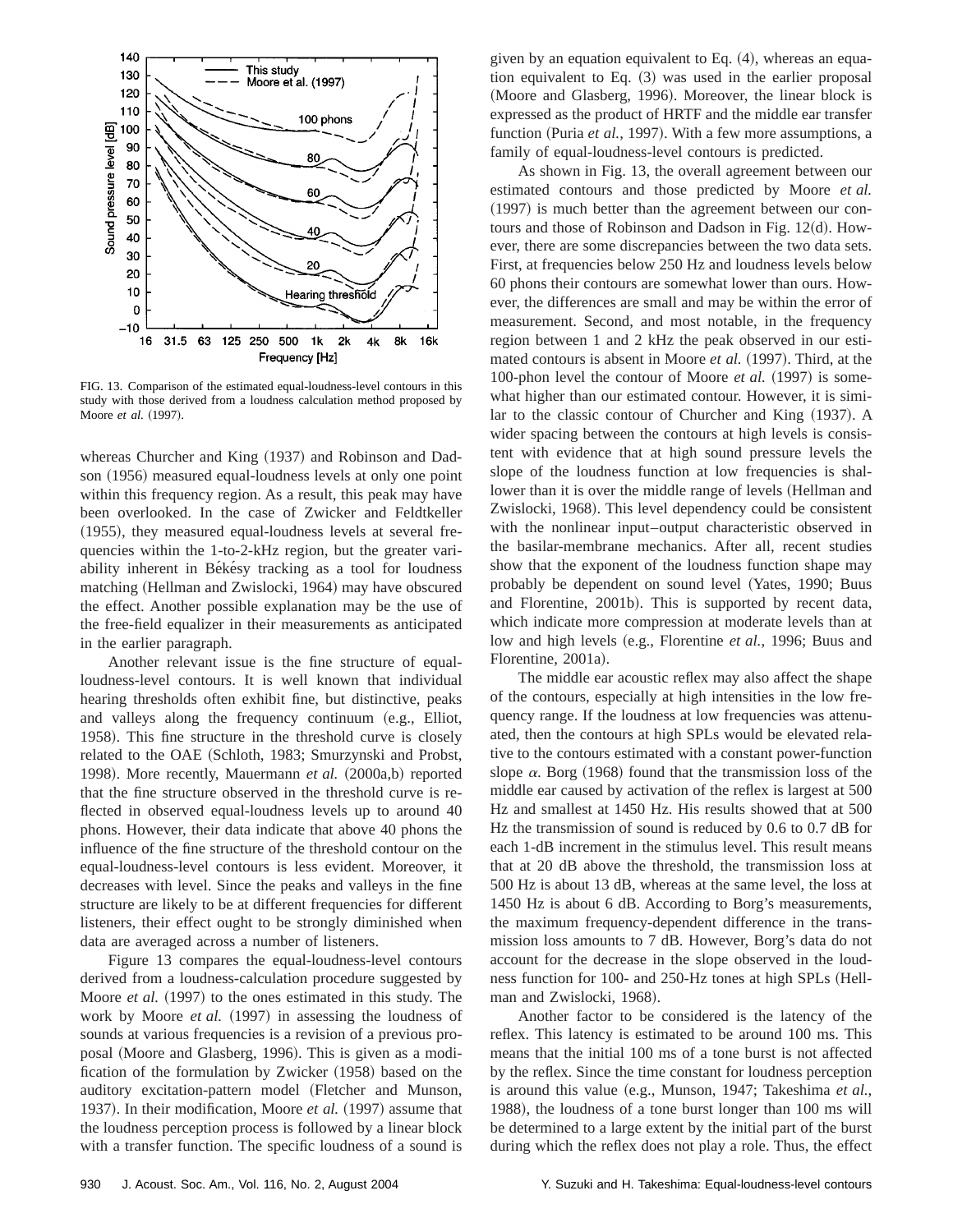of the following attenuated portion of the tone burst would be at most a few decibels. As a result, we conclude that the influence of the reflex on the equal-loudness-level contours is limited. Nevertheless, in accordance with the analysis of the relation between loudness level and sound pressure level in Fig. 9, it is evident that the data at 400 and 630 Hz are all less steep at 80 and 100 phons than the estimated loudnesslevel curves predict. This reduction in loudness, which is attributable to the reflex activation (Hellman and Scharf, 1984), is compatible with some loudness measurements  $(e.g.,)$ Hellman and Zwislocki, 1968). Since data from only one institute at 100 phons is available, more data are needed to clarify this important issue. Nonetheless, despite the possibility that the acoustic reflex plays some role in the reduced high-level slope of the loudness function at low frequencies, it cannot also account for the reduced high-level slope observed in the loudness function at 12.5 kHz and higher (Hellman *et al.*, 2000). The evidence indicates that at low frequencies the loudness function tends to approach the highlevel slope at 1 kHz, whereas at 12.5 kHz and higher, it becomes flatter than the 1-kHz function (Hellman and Zwislocki, 1968; Hellman *et al.*, 2001). In light of these limitations, the exponent  $\alpha_f$  used in the estimation of the proposed contours in Fig. 9 can only be regarded as valid over the stimulus range of interest below high sound pressure levels. The slope (exponent) estimated in Fig. 7 does not provide an accurate account of the data above 80 phons for 630 Hz and below and above 60 phons for 12.5 kHz and above.

#### **V. CONCLUSIONS**

After reviewing all known published studies of equalloudness-level contours for pure tones, a new family of equal-loudness-level contours was estimated from 12 *recent* studies. An equation was derived to express the equalloudness relation between pure tones at different frequencies. The procedure using this equation made it possible to draw smooth contours from discrete sets of data values. Except in the vicinity of the threshold and at very high SPLs, the equation provides a good description of the experimental results. In general, the classic contours proposed by Fletcher and Munson (1933), Churcher and King (1937), and Zwicker and Feldtkeller (1955) exhibit some overall similarity to the proposed estimated contours up to 60 phons. However, at higher levels, they deviate from the proposed contours in the frequency region below about 500 Hz. By contrast, the estimated contours exhibit clear differences from those reported by Robinson and Dadson (1956). The differences are most pronounced below 1 kHz. The proposed threshold curve closely resembles the one reported by Robinson and Dadson (1956) whereas the thresholds given by Fletcher and Munson  $(1933)$ , Churcher and King  $(1937)$ , and Zwicker and Feldtkeller (1955) exhibit clear deviations from those obtained in the present study, especially in the frequency region below 1 kHz.

#### **ACKNOWLEDGMENTS**

The authors wish to thank Professor Rhona Hellman and Professor Jont B. Allen for their helpful comments as reviewers of an earlier version of this work in 1997 that substantially improved the manuscript. The authors thank Professor Hugo Fastl, Professor Jont B. Allen and an anonymous reviewer for instructive comments and advice as reviewers to substantially improve former versions of the manuscript. The authors wish to thank the members of ISO/TC 43/WG 1 for continuing discussions which have lasted more than 15 years. The authors especially single out the convener, Professor Henrik Møller, for intensive discussions including one on the effects of head related transfer function on the contours. The authors wish to thank Professor Birger Kollmeier for useful comments on an earlier model for loudness perception. The authors wish to thank Professor Toshio Sone for triggering and sustaining this study. The authors wish to thank the research team members for this study, Professor Hajime Miura, Takeshi Fujimori, Professor Masazumi Kumagai, Dr. Kaoru Ashihara, and Professor Kenji Ozawa, for their respective contributions. We also thank Professor Søren Buus and Professor Tetsuaki Kawase for discussions on the nonlinearity of loudness perception and Yusaku Sasaki for his technical support. The authors are grateful to Professor Jeremy Simmons for his comments and correction of English expressions. The last phase of this study was supported by a NEDO International Joint Research Grant Program. The authors wish to thank the members of the grant program for intensive discussions.

- Allen, J. B. (1996). "Harvey Fletcher's role in the creation of communication acoustics,'' J. Acoust. Soc. Am. **99**, 1825–1839.
- Allen, J. B., and Neely, S. T. (1997). "Modeling the relation between the intensity JND and loudness for pure tones and wide-band noise,'' J. Acoust. Soc. Am. **102**, 3628–3646.
- Atteneave, F. (1962). "Perception and related areas," in *Psychology: A Study of Science* Vol. 4, edited by S. Koch (McGraw–Hill, New York), pp. 619–659.
- Bellmann, M. A., Mellert, V., Reckhardt, C., and Remmers, H. ~**1999**!. ''Perception of sound and vibration at low frequencies,'' Joint meeting of ASA and EAA: Forum Acusticum integrating German Acoustics DAGA Conference 1999, Berlin, Germany.
- Betke, K. (1991). "New hearing threshold measurements for pure tones under free-field listening conditions,'' J. Acoust. Soc. Am. **89**, 2400–2403.
- Betke, K., and Mellert, V. (1989). "New measurements of equal-loudness level contours,'' Proc. Inter-noise 89, pp. 793–796.
- Borg, E. (1968). "A quantitative study of the effect of the acoustic stapedius reflex on sound transmission through the middle ear of man,'' Acta Oto-Laryngol. **66**, 461–472.
- Brinkmann, K. ~**1973**!. ''Audiometer-Bezugsschwelle und Freifeld-Hörschwelle (Audiometer reference threshold and free field hearing threshold!,'' Acustica **28**, 147–154.
- Buus, S., and Florentine, M. (2001a). "Growth of loudness in listeners with cochlear hearing losses: Recruitment reconsidered,'' J. Asso. Res. Otolaryn. **3**, 120-139 (online publication: 2001, paper publication: 2002).
- Buus, S., and Florentine, M. (2001b). "Modifications to the power function for loudness,'' in *Fechner Day 2001*, edited by E. Sommerfeld, R. Kompass, and T. Lachmann (Pabst, Berlin), pp. 236–241.
- Buus, S., Müsch, H., and Florentine, M. (1998). "On loudness at threshold," J. Acoust. Soc. Am. **104**, 399–410.
- Churcher, B. G., and King, A. J. (1937). "The performance of noise meters in terms of the primary standard,'' J. Inst. Electr. Eng. **81**, 57–90.
- Collins, A. A., and Gescheider, G. A. ~**1989**!. ''The measurement of loudness in individual children and adults by absolute magnitude estimation and cross-modality matching,'' J. Acoust. Soc. Am. **85**, 2012–2021.

Delgutte, B. (1990). "Two-tone rate suppression in auditory-nerve fibers: Dependence on suppressor frequency and level,'' Hear. Res. **49**, 225–246.

Ekman, G. (1959). "Weber's law and related functions," J. Psychol. 47, 343–352.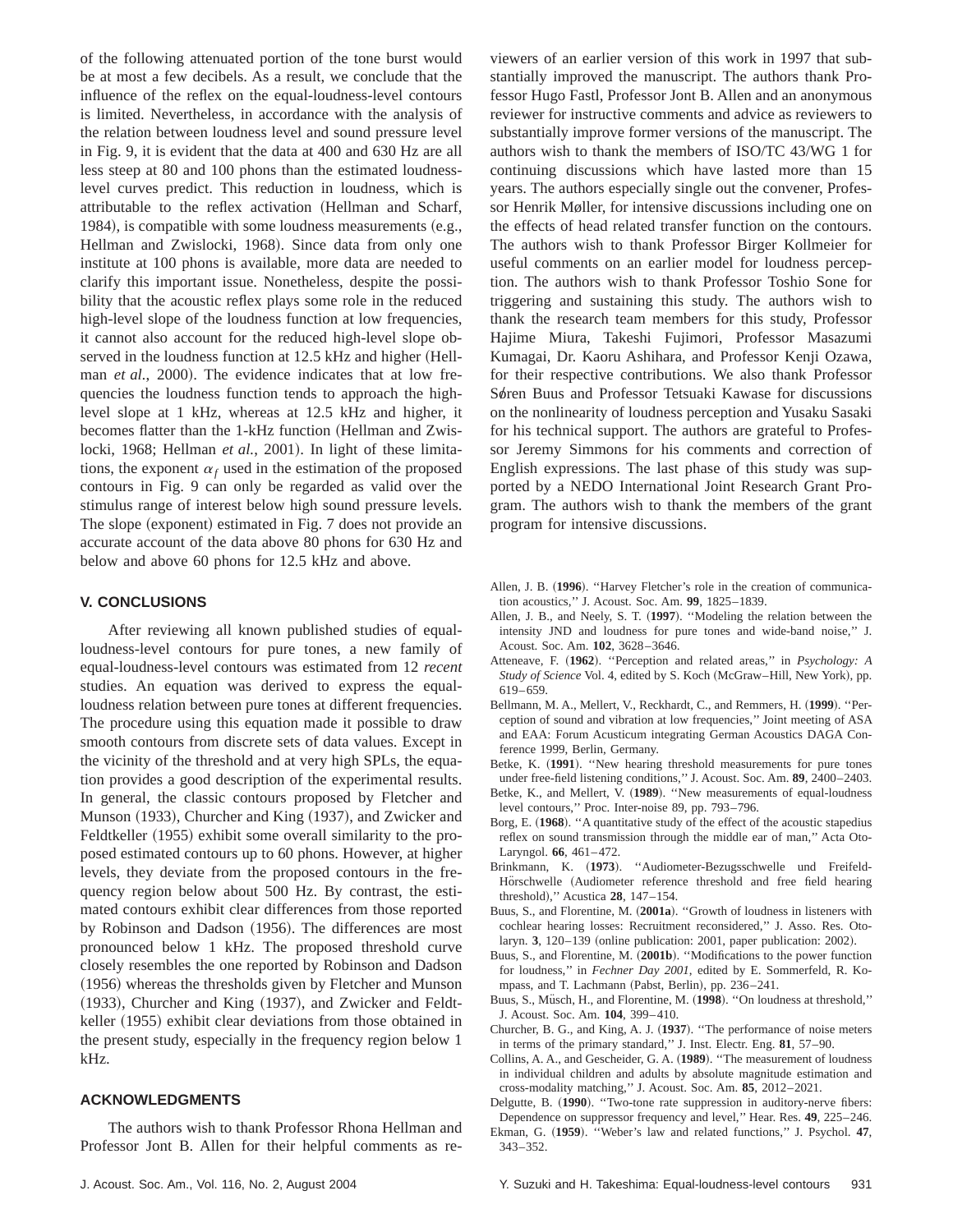- Elliott, E. (1958). "A ripple effect in the audiogram," Nature (London) 181, 1079.
- Fastl, H., and Zwicker, E. (1987). "Lautstärkepegel bei 400 Hz; Psychoakustische Messung und Berechnung nach ISO 532B (Loudness level at 400 Hz: Psychoacoustical measurement and calculation by ISO 532B)," Fortschritte der Akustik, DAGA '87, pp. 189–193.
- Fastl, H., Jaroszewski, A., Schorer, E., and Zwicker, E. (1990). "Equal loudness contours between 100 and 1000 Hz for 30, 50, and 70 phon,'' Acustica **70**, 197–201.
- Feldtkeller, R., Zwicker, E., and Port, E. (1959). "Lautstärke, Verhältnislautheit und Summenlautheit (Loudness, loudness ratio and summed loudness!,'' Frequenz **4**, 108.
- Fletcher, H. ~**1995**!. *Speech and Hearing in Communication*, edited by J. B. Allen (Acoustical Society of America, Woodbury, NY), Chap. 11, pp.  $176-209$  [original: (Krieger Huntington, NY, 1953)].
- Fletcher, H., and Munson, W. A. (1933). "Loudness, its definition, measurement and calculation,'' J. Acoust. Soc. Am. **5**, 82–108.
- Fletcher, H., and Munson, W. A. (1937). "Relation between loudness and masking,'' J. Acoust. Soc. Am. **9**, 1–10.
- Florentine, M., Buus, S., and Poulsen, T. (1996). "Temporal integration of loudness as a function of level,'' J. Acoust. Soc. Am. **99**, 1633–1644.
- Gabriel, B., Kollmeier, B., and Mellert, V. (1997). "Influence of individual listener, measurement room and choice of test-tone levels on the shape of equal-loudness level contours,'' Acustica **83**, 670–683.
- Gescheider, G. A. (1997). *Psychophysics: The Fundamentals* (Erlbaum, Mahwah, NJ), Chap. 10, pp. 207-230.
- Hellman, R. P. (1976). "Growth of loudness at 1000 and 3000 Hz," J. Acoust. Soc. Am. **60**, 672–679.
- Hellman, R. P. (1994). "Relation between the growth of loudness and highfrequency excitation,'' J. Acoust. Soc. Am. **96**, 2655–2663.
- Hellman, R. P. (1997). "Growth of loudness in sensorineural impariment: Experimental results and modeling implications'' in *Modeling Sensorineu*ral Hearing Loss, edited by W. Jesteadt (Lawrence Erlbaum, Mahwah, NJ), Chap. 12, pp. 199-212.
- Hellman, R. P., and Meiselman, C. H. (1990). "Loudness relations for individuals and groups in normal and impaired hearing,'' J. Acoust. Soc. Am. **88**, 2596–2606.
- Hellman, R. P., and Scharf, B. (1984). "Acoustic reflex and loudness," in *The Acoustic Reflex: Basic Principles and Clinical Applications*, edited by S. Silman (Academic, New York), pp. 469–516.
- Hellman, R. P., and Zwislocki, J. J. (1961). "Some factors affecting the estimation of loudness,'' J. Acoust. Soc. Am. **33**, 687–694.
- Hellman, R. P., and Zwislocki, J. J.  $(1963)$ . "Monaural loudness function at 1000 cps and interaural summation,'' J. Acoust. Soc. Am. **35**, 856–865.
- Hellman, R. P., and Zwislocki, J. J. (1964). "Loudness function of a 1000 cps tone in the presence of masking noise,'' J. Acoust. Soc. Am. **36**, 1618–1627.
- Hellman, R. P., and Zwislocki, J. J. (1968). "Loudness determination at low sound frequencies,'' J. Acoust. Soc. Am. **43**, 60–64.
- Hellman, R. P., Takeshima, H., Suzuki, Y., Ozawa, K., and Sone, T. (2000). ''Equal-loudness contours at high frequencies,'' Proc. Inter-noise 2000, pp. 3653–3658.
- Hellman, R. P., Takeshima, H., Suzuki, Y., Ozawa, K., and Sone, T. (2001). ''Determination of equal-loudness relations at high frequencies,'' in Proceedings of the 17th Annual Meeting of the International Society for Psychophysics, Leipzig, Germany, pp. 225–230.
- Humes, L. E., and Jesteadt, W. (1991). "Models of the effects of threshold on loudness growth and summation,'' J. Acoust. Soc. Am. **90**, 1933–1943.
- International Organization for Standardization ~**1961**!. *Normal equalloudness contours for pure tones and normal threshold of hearing under free field listening conditions* [ISO R/226:1961] (International Organization for Standardization, Geneva).
- International Organization for Standardization ~**1987**!. *Acoustics—Normal Equal-Loudness Contours* [ISO 226:1987] (International Organization for Standardization, Geneva).
- Killion, M. C. (1978). "Revised estimate of minimum audible pressure: Where is the 'missing 6 dB?''' J. Acoust. Soc. Am. **63**, 1501–1508.
- Kingsbury, B. A. (1927). "A direct comparison of the loudness of pure tones,'' Phys. Rev. **29**, 588–600.
- Kirk, B. (1983). "Hørestyrke og genevirkning af infralyd (Loudness and annoyance from infrasound)," Institute of Electronic Systems, Aalborg University, Aalborg, Denmark, pp. 1–111.
- Lochner, J. P. A., and Burger, J. F. (1961). "Form of the loudness function in the presence of masking noise,'' J. Acoust. Soc. Am. **33**, 1705–1707.
- Luce, R. D. (1959). "On the possible psychophysical laws," Psychol. Rev. **66**, 81–95.
- Lydolf, M., and Møller, H. (1997). "New measurements of the threshold of hearing and equal-loudness contours at low frequencies,'' in Proceedings of the 8th International Meeting on Low Frequency Noise and Vibration, Gothenburg, Sweden, pp. 76–84.
- Mauermann, M., Long, G., and Kollmeier, B. (2000a). "Comparison of fine structure in isophone contours, threshold in quiet and otoacoustic emissions,'' in Abstracts of the 23th ARO Midwinter Research Meeting #984, p. 284.
- Mauermann, M., Long G., and Kollmeier, B. (2000b). "Vergleich der Feinstruktur von Isophonen, Ruhehorschwelle und otoakustischen Emissionen ~Comparison of the fine structure of the equal loudness level contours, absolute hearing threshold and otoacoustic emission)," Fortschritte der Akustik-DAGA 2000, Oldenburg, Deutsche Gesellschaft für Akustik e.V., pp. 292–293.
- Møller, H., and Andresen, J. (1984). "Loudness at Pure Tones at Low and Infrasonic Frequencies,'' J. Low Freq. Noise. Vib. **3**, 78–87.
- Møller, H., and Lydolf, M. (1996). "Equal loudness contours, literature overview" (Letter to ISO/TC 43/WG 1, Document N232).
- Moore, B. C. J., and Glasberg, B. R.  $(1996)$ . "A revision of Zwicker's loudness model,'' Acust. Acta Acust. **82**, 335–345.
- Moore, B. C. J., Glasberg, B. R., and Baer, T. (1997). "A model for the prediction of thresholds, loudness, and partial loudness,'' J. Audio Eng. Soc. **45**, 224–240.
- Müller, F., and Fichtl, E. (1994). "The measurement of equal loudness contours using a direct scaling procedure and validation by equal time contours,'' Proc. Inter-noise 94, pp. 1069–1072.
- Munson, W. A. (1947). "The growth of auditory sensation," J. Acoust. Soc. Am. **19**, 584–591.
- Nakagawa, T., and Oyanagi, Y. (1980). "Program system SALS for nonlinear least-squares fitting in experimental sciences,'' in *Recent Developments in Statistical Inference and Data Analysis*, edited by K. Matusita (North Holland, Amsterdam), pp. 221-225.
- Neely, S. T., and Allen, J. B. (1997). "Relation between the rate of growth of loudness and the intensity DL,'' in *Modeling Sensorineural Hearing* Loss, edited by W. Jesteadt (Erlbaum, Mahwah, NJ), pp. 213-222.
- Poulsen, T., and Han, L. A.  $(2000)$ . "The binaural free field hearing threshold for pure tones from 125 Hz to 16 kHz,'' Acust. Acta Acust. **86**, 333– 337.
- Poulsen, T., and Thøgersen, L. (1994). "Hearing threshold and equal loudness level contours in a free sound field for pure tones from 1 kHz to 16 kHz,'' Proc. Nordic Acoust. Meeting, pp. 195–198.
- Puria, S., Rosowski, J. J., and Peake, W. T. (1997). "Sound-pressure measurements in the cochlear vestibule of human-cadaver ears,'' J. Acoust. Soc. Am. **101**, 2754–2770.
- Robinson, D. W. (1953). "The relation between the sone and phon scales of loudness,'' Acustica **3**, 344–358.
- Robinson, D. W. (1957). "The subjective loudness scale," Acustica 7, 217– 233.
- Robinson, D. W., and Dadson, R. S. (1956). "A re-determination of the equal-loudness relations for pure tones,'' Br. J. Appl. Phys. **7**, 166–181.
- Rowley, R. R., and Studebaker, G. A. (1969). "Monaural loudness-intensity relationships for a 1000-Hz tone,'' J. Acoust. Soc. Am. **45**, 1186–1192.
- Rudmose, W. (1982). "The case of the missing 6 dB," J. Acoust. Soc. Am. **71**, 650–659.
- Scharf, B., and Stevens, J. C. (1961). "The form of the loudness function near threshold,'' Proc. Int. Congress on Acoustics, 3rd, Stuttgard, 1959, edited by L. Cremer (Elsevier, Amsterdam), pp. 80–82.
- Schlauch, R. S., DiGiovanni, J. J., and Ries, D. T. (1998). "Basilar membrane nonlinearity and loudness,'' J. Acoust. Soc. Am. **103**, 2010–2020.
- Schloth, E. (1983). "Relation between spectral composition of spontaneous oto-acoustic emission and fine-structure of threshold in quiet,'' Acustica **53**, 251–256.
- Shaw, E. A. G. (1965). "Earcanal pressure generated by a free sound field," J. Acoust. Soc. Am. **39**, 465–470.
- Smurzynski, J., and Probst, R.  $(1998)$ . "The influence of disappearing and reappearing spontaneous otoacoustic emition on one subject's threshold of hearing,'' Hear. Res. **115**, 197–205.
- Stevens, S. S.  $(1953)$ . "On the brightness of lights and loudness of sounds," Science **118**, 576.
- Stevens, S. S.  $(1955)$ . "The measurement of loudness," J. Acoust. Soc. Am. **27**, 815–829.